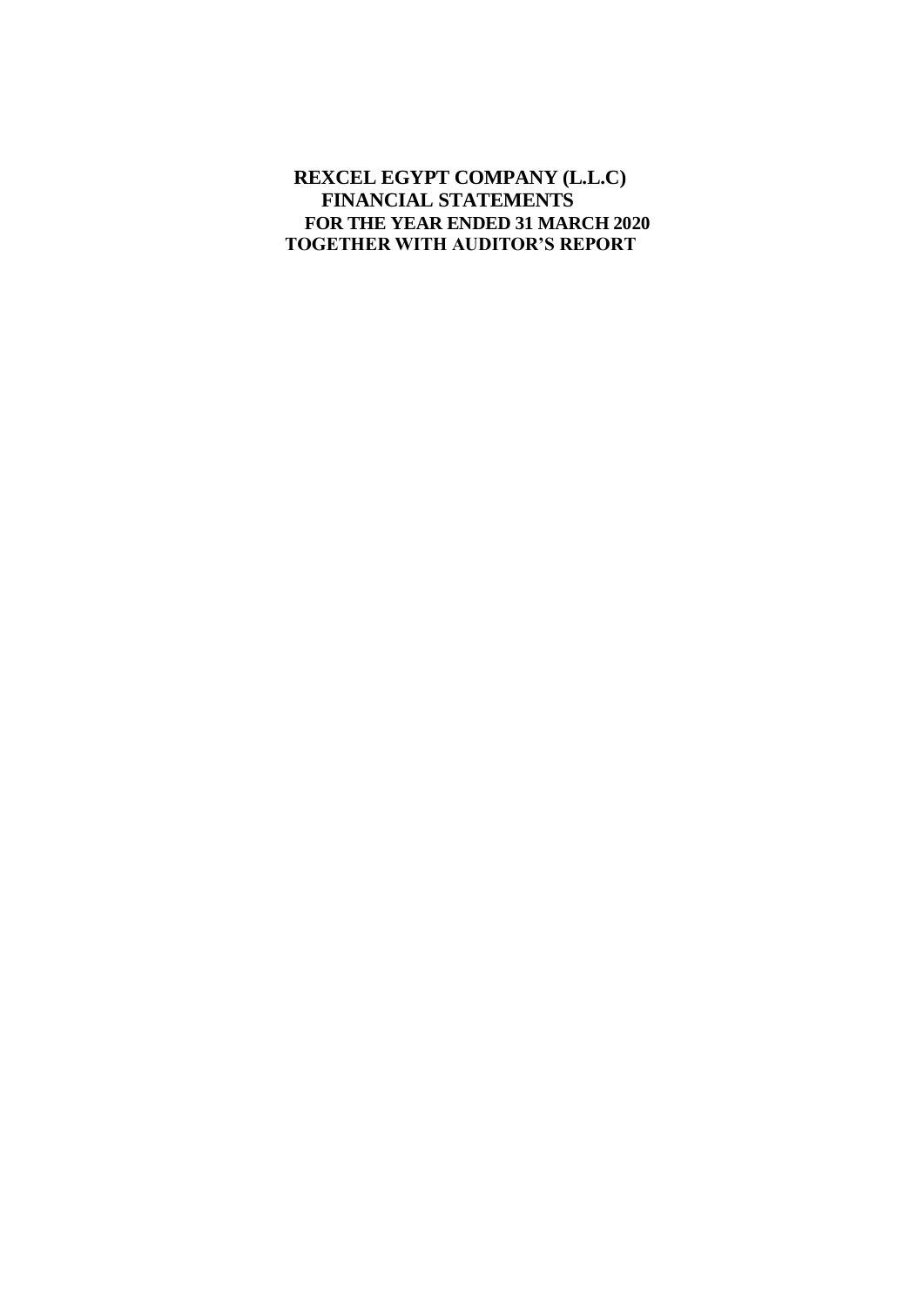## **REXCEL EGYPT COMPANY (L.L.C.) Financial Statements For the year ended 31 March 2020**

## **Table of Contents**

|                                               | Page   |
|-----------------------------------------------|--------|
|                                               |        |
| Auditor's Report on the Financial Statements  | $1-2$  |
| <b>Statement of Financial Position</b>        | 3      |
| <b>Statement of Profit or Loss</b>            | 4      |
| Statement of Comprehensive Income             | 5      |
| Statement of Changes in Quota holders' equity | 6      |
| <b>Statement of Cash Flows</b>                | 7      |
| Notes to the Financial Statements             | $8-22$ |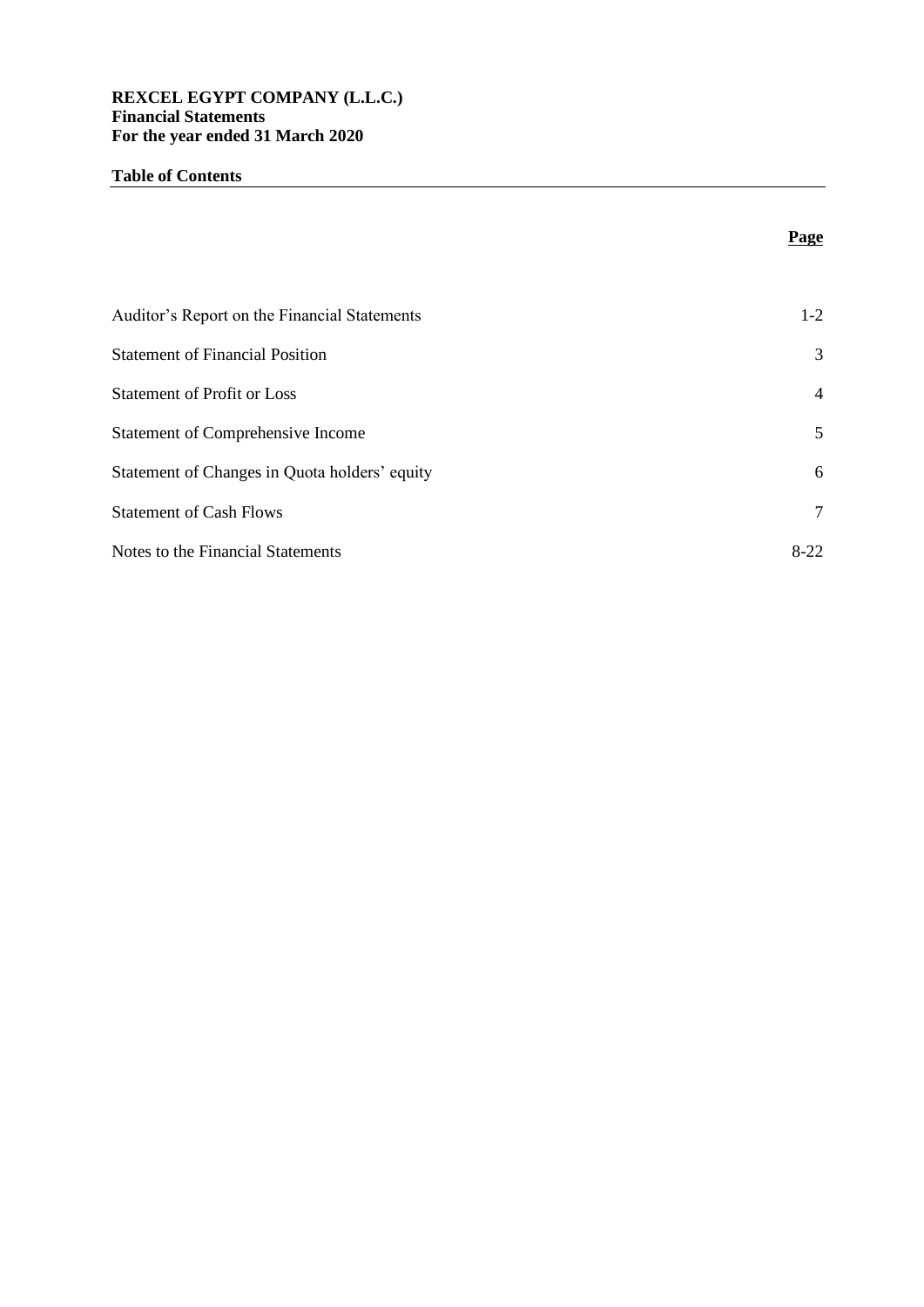#### **AUDITOR'S REPORT**

### **TO THE STOCKHOLDERS OF REXCEL EGYPT COMPANY (L.L.C.)**

#### **Report on the Financial Statements**

We have audited the accompanying financial statements of **REXCEL EGYPT COMPANY (L.L.C.)**, represented in the statement of Financial position as of 31 March 2020, and the related statements of profit or loss, comprehensive income , changes in equity and cash flows for the year then ended, and a summary of significant accounting policies and other explanatory notes.

#### **Management's Responsibility for the Financial Statements**

These financial statements are the responsibility of the Company's Management, as Management is responsible for the preparation and fair presentation of the financial statements in accordance with Egyptian Accounting Standards and applicable Egyptian laws. Management responsibility includes: designing, implementing and maintaining internal control relevant to the preparation and fair presentation of financial statements that are free from material misstatement, whether due to fraud or error. This responsibility also includes selecting and applying appropriate accounting policies; and making accounting estimates that are reasonable in the circumstances.

#### **Auditor's Responsibility**

Our responsibility is to express an opinion on those financial statements based on our audit. We conducted our audit in accordance with Egyptian Standards on Auditing and applicable Egyptian laws. Those standards require that we comply with ethical requirements and plan and perform the audit to obtain reasonable assurance that the financial statements are free from material misstatement.

An audit involves performing procedures to obtain audit evidence about the amounts and disclosures in the financial statements. The procedures selected depend on the auditor's professional judgment, including the assessment of the risks of material misstatement of the financial statements, whether due to fraud or error. In making those risk assessments, the auditor considers internal control relevant to the entity's preparation and fair presentation of the financial statements in order to design audit procedures that are appropriate in the circumstances, but not for the purpose of expressing an opinion on the effectiveness of the entity's internal control. An audit also includes evaluating the appropriateness of accounting policies used and the reasonableness of accounting estimates made by management, as well as evaluating the overall presentation of the financial statements.

We believe that the audit evidence we have obtained is sufficient and appropriate to provide a basis for our audit opinion on those financial statements.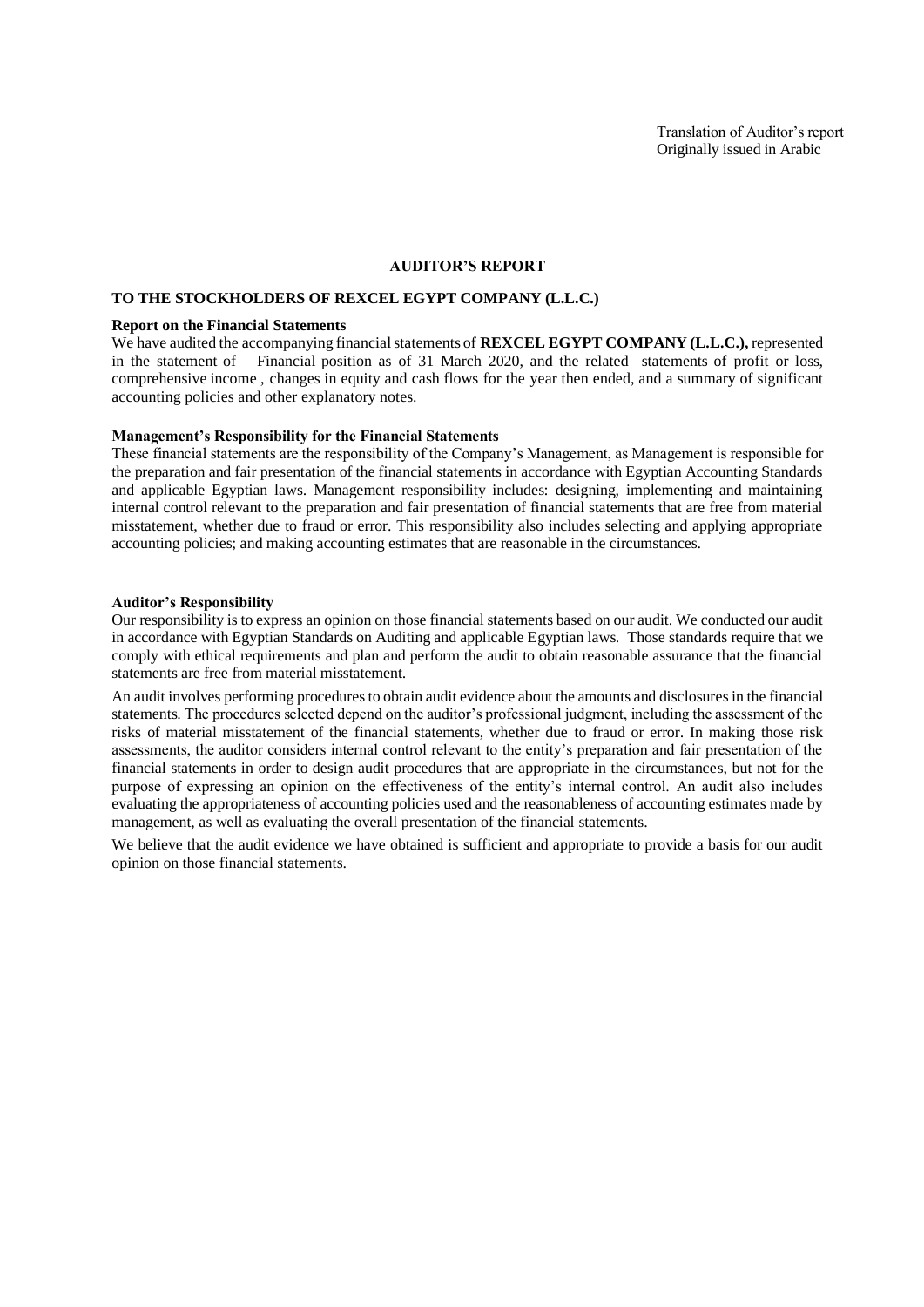#### **Opinion**

In our opinion, the financial statements referred to above, give a true and fair view, in all material respects, of the financial position of **REXCEL EGYPT COMPANY (L.L.C.)**, as of 31 March 2020, and of its financial performance and its cash flows for the year then ended in accordance with Egyptian Accounting Standards and the related applicable Egyptian laws and regulations.

#### **Emphasis of a matter**

Without qualifying our opinion, we draw attention to note (2-1) of the notes to the financial statements where the Company has negative working and accumulated losses exceeded the paid-up capital amounted to EGP 4,819,542 and EGP 7,149,542 respectively.as of the year ended 31 March 2020.

These events or conditions indicate that a material uncertainty exists that may cast an extraordinary general assembly meeting should be held to decide the continuity of the company's operations according to law no. 159 for 1981 which raises substantial doubts about the Company's ability to continue as going concern. The financial statements were prepared under the going concern assumption since the Head Office will continue to support the Company in meeting its liabilities as they full due within the coming 12 months, the matter which necessitates calling an Extraordinary General Assembly Meeting to decide the continuity of the company in accordance with the provisions of law 159 for the year 1981 .

#### **Report on other legal and regulatory requirements**

The Company maintains proper accounting records that comply with the laws and the Company's articles of association and the financial statements agree with the Company's records. The physical inventory count was undertaken by the Company's Management in accordance with the proper norms.

The financial information included in the General Managers' Report, prepared in accordance with Law No. 159 of 1981 and its executive regulation, is in agreement with the books of the Company insofar as such information is recorded therein.

**Cairo: 21 May 2020**

**Amr Waheed Bayoumi FESAA - FEST (RAA.17555) EFSA (358)**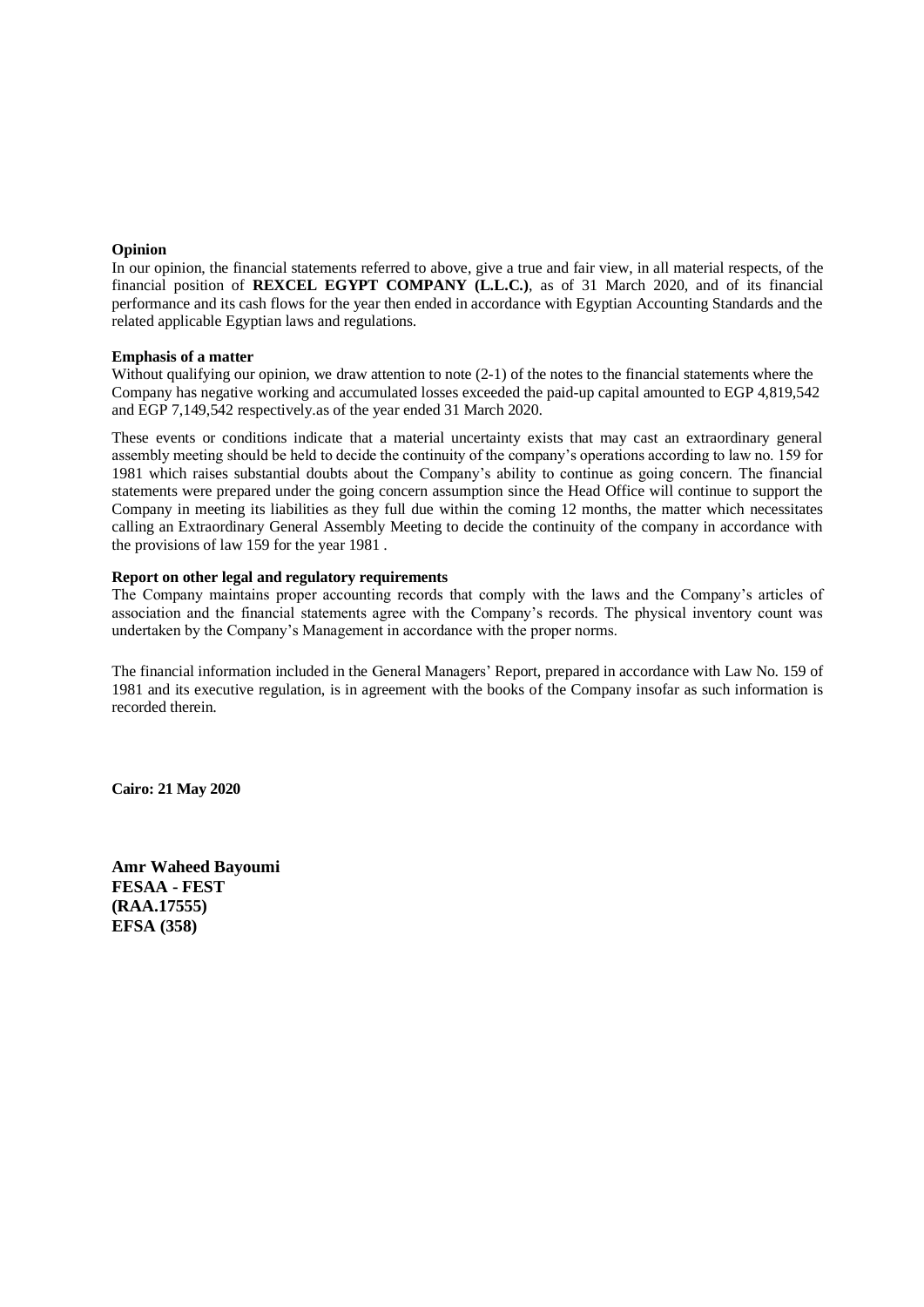# STATEMENT OF FINANCIAL POSITION As of 31 March 2020

|                                                    | Note             | 31 March 2020          | 31 March 2019 |
|----------------------------------------------------|------------------|------------------------|---------------|
| <b>ASSETS</b>                                      |                  | <b>EGP</b>             | EGP           |
| <b>Non-current assets</b>                          |                  |                        |               |
| <b>Fixed assets</b>                                | (3)              |                        |               |
| <b>Total non-current assets</b>                    |                  |                        |               |
| <b>Current assets</b>                              |                  |                        |               |
| Inventory                                          | (4)              | 197,191                | 132,592       |
| Trade and notes receivable                         | (5)              |                        |               |
| Prepayments and other receivables                  | (6)              | 1,007,386              | 582,544       |
| Cash at banks                                      | (7)              | 45,151                 | 2,208,439     |
| <b>Total current assets</b>                        |                  | 1,249,728              | 2,923,575     |
| <b>Total Assets</b>                                |                  | 1,249,728              | 2,923,575     |
| <b>Quota holders' equity and Liabilities</b>       |                  |                        |               |
| Quota holders' equity                              |                  |                        |               |
| Paid up capital                                    | (12)             | 2,090,000              | 240,000       |
| Legal reserve                                      |                  | 240,000                | 240,000       |
| Payment under increase capital                     |                  |                        | 1,851,077     |
| <b>Accumulated losses</b>                          |                  | (6,542,246)            | (5,572,755)   |
| Losses for the year                                |                  | (607, 296)             | (969, 491)    |
| Total quota holders' equity                        |                  | (4,819,542)            | (4,211,169)   |
| <b>LIABILITIES</b>                                 |                  |                        |               |
| <b>Current liabilities</b>                         |                  |                        |               |
| Provisions                                         | (8)              | 162,399                | 162,399       |
| Trade payable                                      |                  | 4,357                  | 54,009        |
| Due to related parties                             | (11)             | 4,766,938              | 5,897,993     |
| Accrued expenses and other payables                | (9)              | 1,135,576              | 1,020,343     |
| <b>Total current liabilities</b>                   |                  | 6,069,270              | 7,134,744     |
| <b>Total liabilities</b>                           |                  | 6,069,270              | 7,134,744     |
| <b>Total Quota holders' equity and Liabilities</b> |                  | 1,249,728              | 2,923,575     |
| <b>Financial Manager</b>                           |                  | <b>General Manager</b> |               |
| <b>Debdulal Sinha</b>                              | Dr. Hany Mashaal |                        |               |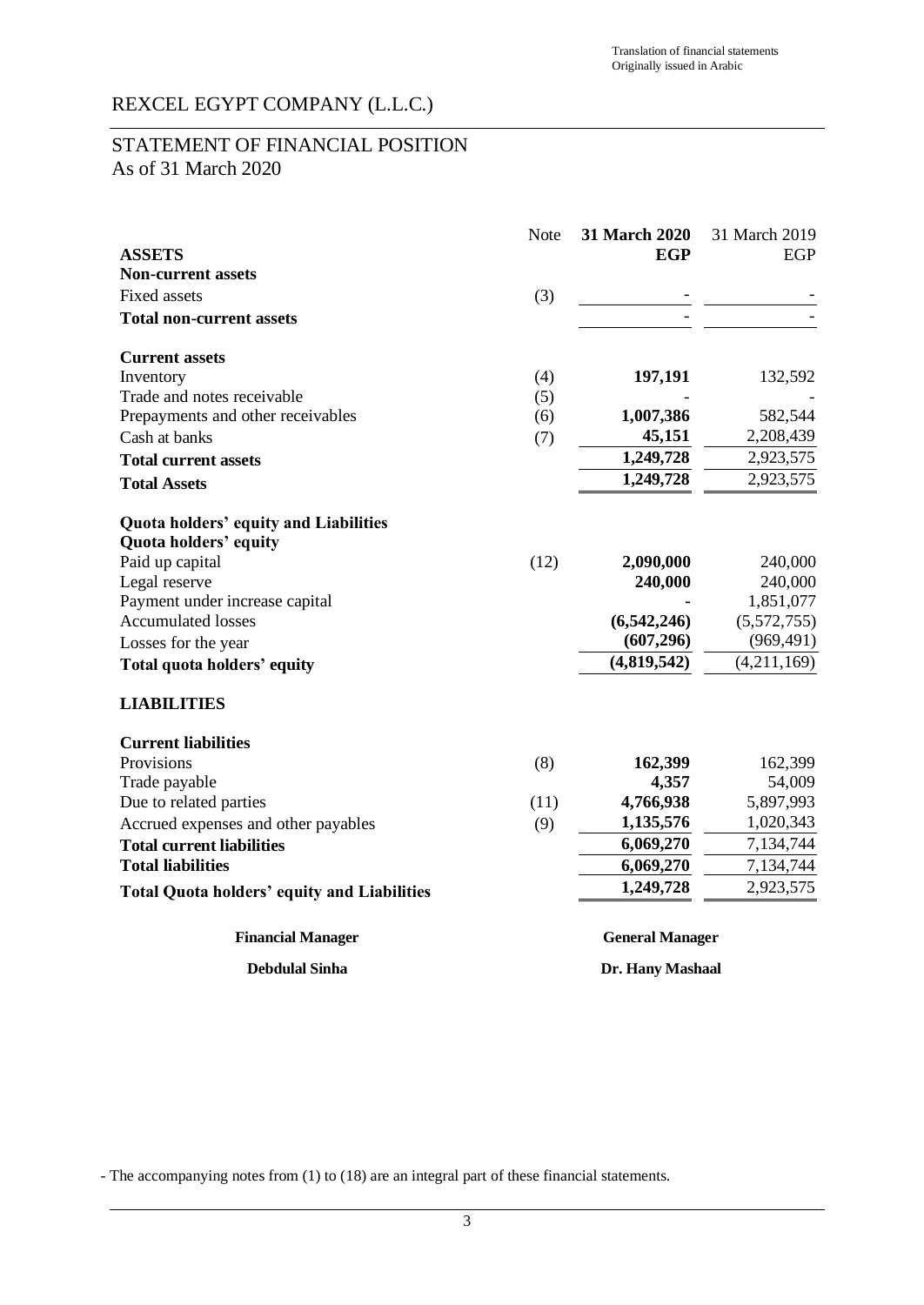# STATEMENT OF PROFIT OR LOSS For The Year Ended 31 March 2020

|                                                        | <b>Note</b> | <b>31 March 2020</b><br>EGP | 31 March 2019<br>EGP |
|--------------------------------------------------------|-------------|-----------------------------|----------------------|
| Sales returns                                          |             | (9,901)                     | (203,705)            |
| Allowable discounts - sales returns                    |             | 4,139                       | 92,709               |
| Cost of sales                                          | (13)        | (2,600)                     | (19,100)             |
| Cost of sales - sales returns                          | (13)        | (133,060)                   | (32, 829)            |
| <b>GROSS PROFIT</b>                                    |             | (141, 422)                  | (162, 925)           |
| Selling and marketing expenses                         |             | (55, 728)                   | (274, 946)           |
| General and administrative expenses                    |             | (372, 543)                  | (408, 538)           |
| Reversal of Impairment in value of accounts receivable |             |                             | 48,790               |
| Foreign exchange differences                           |             | (49, 386)                   | (23, 496)            |
| Finance expenses                                       |             |                             | (165,993)            |
| interest income                                        |             | 11,783                      | 17,617               |
| (LOSSES) BEFORE INCOME TAXES                           |             | (607, 296)                  | (969, 491)           |
| Income taxes                                           | (10)        |                             |                      |
| <b>LOSSES FOR THE YEAR</b>                             |             | (607, 296)                  | (969, 491)           |

**Financial Manager General Manager**

**Debdulal Sinha Dr. Hany Mashaal**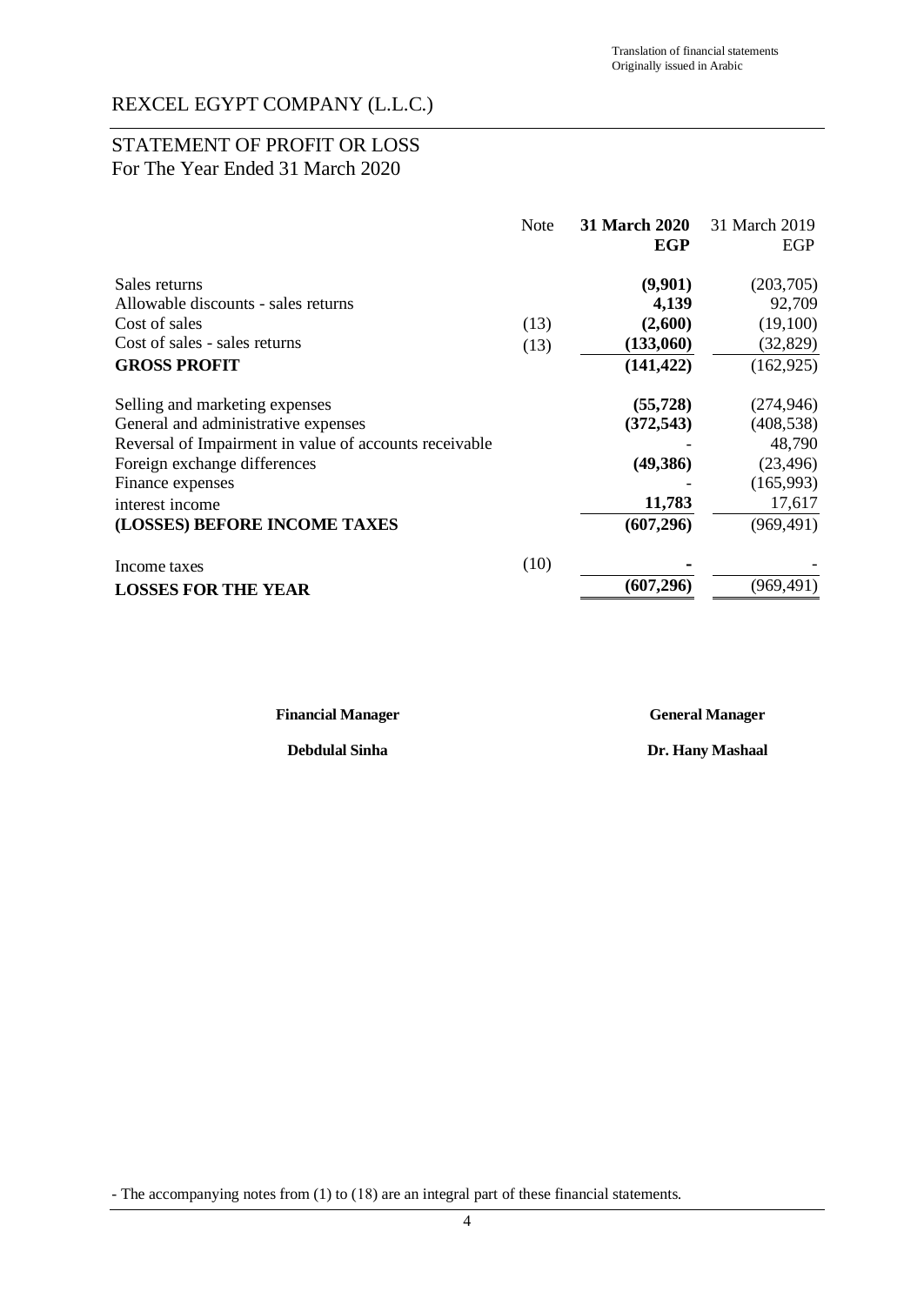# STATEMENT OF COMPREHENSIVE INCOME For The Year Ended 31 March 2020

|                                                   | EGP             | <b>31 March 2020</b> 31 March 2019<br>EGP |
|---------------------------------------------------|-----------------|-------------------------------------------|
| LOSSES FOR THE YEAR<br>OTHER COMPREHENSIVE INCOME | (607, 296)<br>۰ | (969, 491)                                |
| <b>TOTAL COMPREHENSIVE INCOME</b>                 | (607, 296)      | (969, 491)                                |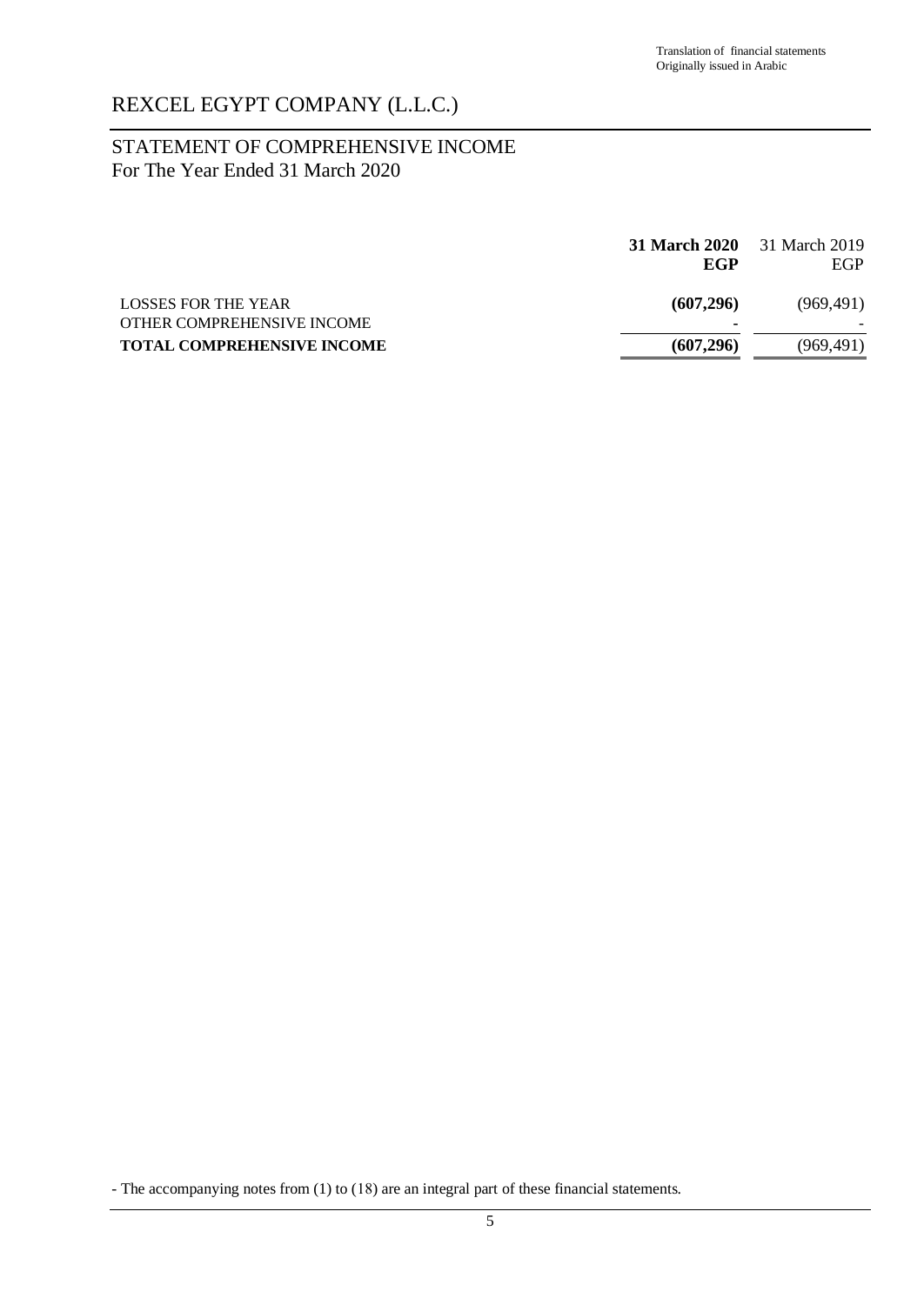# STATEMENT OF CHANGES IN EQUITY For The year ended 31 March 2020

|                                    | Capital<br>EGP | <b>Legal reserve</b><br>EGP | <b>Payment Under</b><br>capital Increase | <b>Accumulated</b><br>losses<br><b>EGP</b> | Losses for the<br>vear<br>EGP | <b>Total</b><br>EGP |
|------------------------------------|----------------|-----------------------------|------------------------------------------|--------------------------------------------|-------------------------------|---------------------|
| <b>Balance as of 1 April 2018</b>  | 240,000        | 240,000                     | $\overline{\phantom{0}}$                 | (3,562,965)                                | (2,009,790)                   | (5,092,755)         |
| Transferred to accumulated losses  |                | $\overline{\phantom{a}}$    |                                          | (2,009,790)                                | 2,009,790                     |                     |
| Payment Under capital Increase     |                | $\overline{\phantom{0}}$    | 1,851,077                                |                                            |                               | 1,851,077           |
| Losses for the year                |                |                             |                                          |                                            | (969, 491)                    | (969, 491)          |
| <b>Balance as of 31 March 2019</b> | 240,000        | 240,000                     | 1,851,077                                | (5,572,755)                                | (969, 491)                    | (4,211,169)         |
| Transferred to accumulated losses  |                |                             |                                          | (969, 491)                                 | 969,491                       |                     |
| Capital increase                   | 1,850,000      |                             | (1,851,077)                              |                                            |                               | (1,077)             |
| Losses for the year                |                |                             |                                          |                                            | (607, 296)                    | (607, 296)          |
| <b>Balance as of 31 March 2020</b> | 2,090,000      | 240,000                     |                                          | (6,542,246)                                | (607, 296)                    | (4,819,542)         |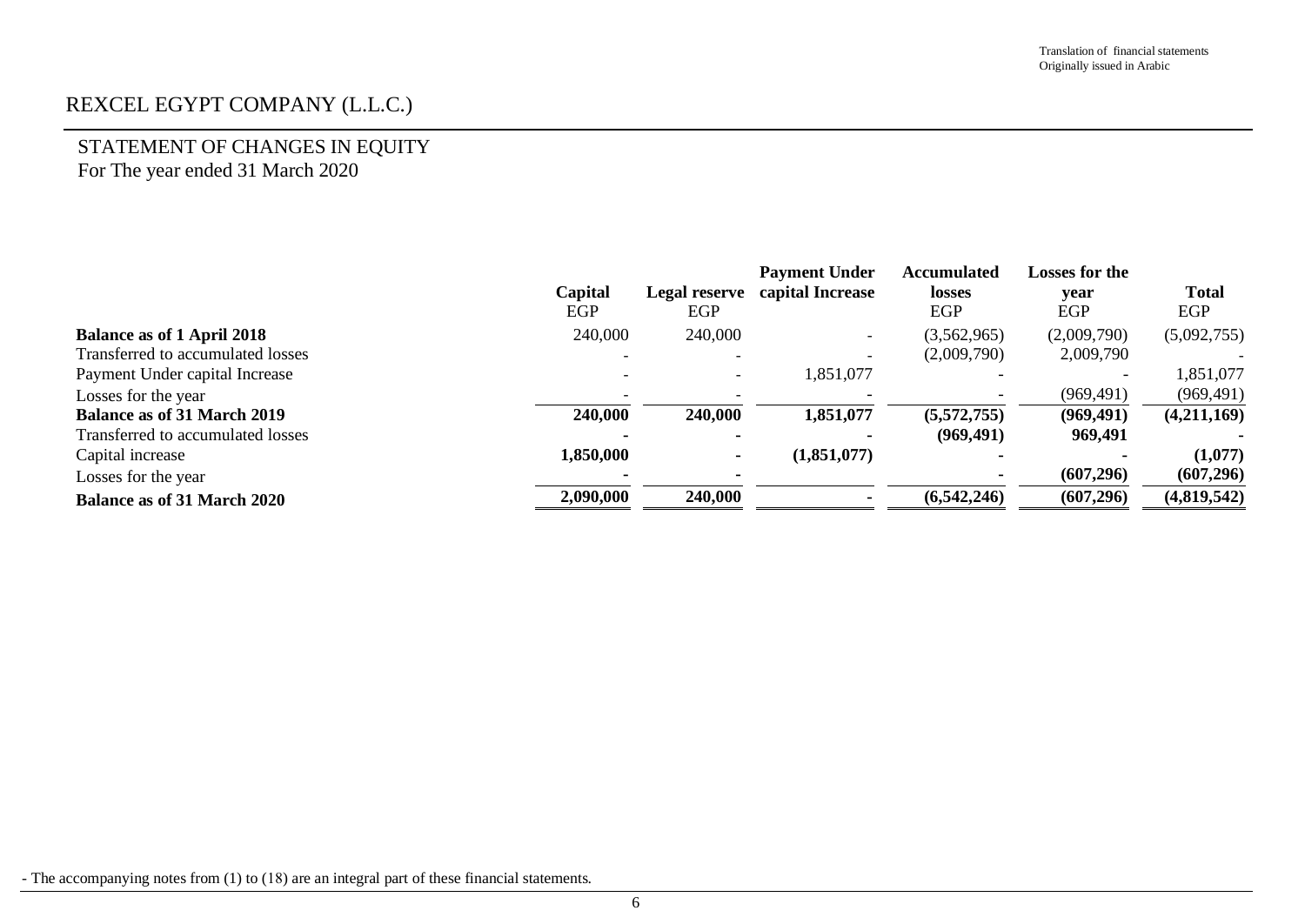# STATEMENT OF CASH FLOWS For The year ended 31 March 2020

|                                                                    | Note | 31 March 2020 | 31 March 2019 |
|--------------------------------------------------------------------|------|---------------|---------------|
| <b>Cash Flows from Operating Activities</b>                        |      | <b>EGP</b>    | <b>EGP</b>    |
| (Losses) before income taxes                                       |      | (607, 296)    | (969, 491)    |
| Write down of inventory                                            | (4)  | 133,097       | 133,836       |
| Reversal of write down of inventory                                | (4)  | (36)          | (91, 733)     |
| Reversal Impairment of accounts receivables                        | (5)  |               | (48,790)      |
|                                                                    |      | (474, 235)    | (976, 178)    |
| Change in inventory                                                | (4)  | (136, 183)    | 11,138        |
| Change in trade and notes receivable                               | (5)  |               | 48,791        |
| Change in prepayments and other receivables                        | (6)  | (424, 842)    | 57,406        |
| Change in trade and notes payable                                  |      | (49, 652)     | 49,540        |
| Change in due to related parties                                   | (11) | (1, 131, 055) | 2,854,172     |
| Change in accrued expenses and other payables                      | (9)  | 115,233       | (209, 830)    |
| <b>Cash Flows (Used in) Provided from Operating Activities</b>     |      | (2,100,734)   | 1,835,039     |
| Provisions used                                                    | (4)  | (61, 477)     | (92, 173)     |
| <b>Net Cash Flows (Used in) Provided from Operating Activities</b> |      | (2,162,211)   | 1,742,866     |
| <b>CASH FLOWS FROM FINANCING ACTIVITIES</b>                        |      |               |               |
| Capital increase                                                   |      | (1,077)       | 1,851,077     |
| Due to related parties - long term facility paid                   |      |               | (2,173,000)   |
| NET CASH FLOWS (USED IN) FINANCING ACTIVITIES                      |      | (1,077)       | (321, 923)    |
| Net (decrease in cash and cash equivalents-during the year         |      | (2,163,288)   | 1,420,943     |
| Cash and cash equivalent $-$ beginning of the year                 | (7)  | 2,208,439     | 787,496       |
| Cash and cash equivalent – end of the year                         | (7)  | 45,151        | 2,208,439     |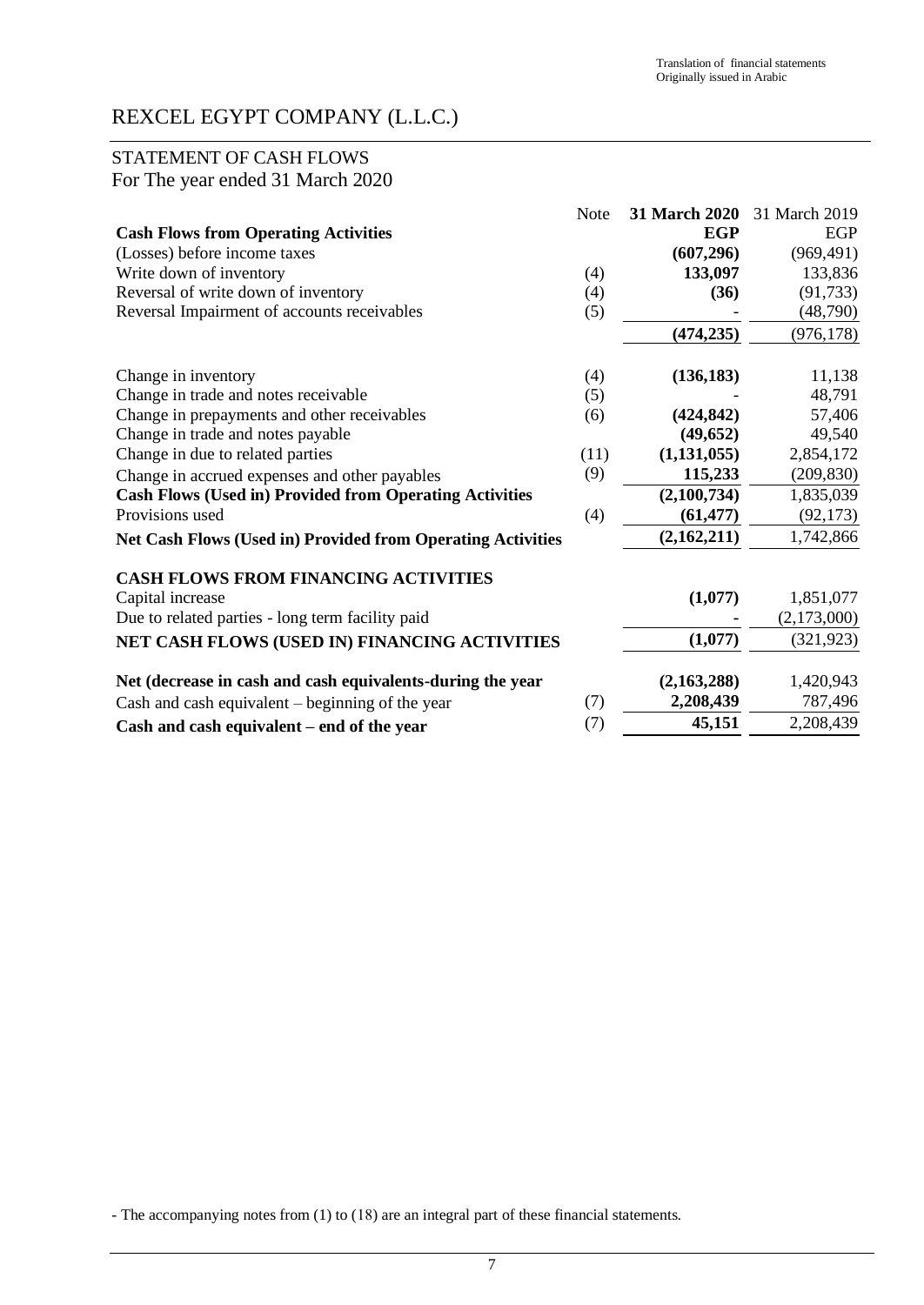# NOTES TO THE FINANCIAL STATEMENTS For The year ended 31 March 2020

## **1 BACKGROUND**

**Rexcel Egypt (L.L.C.)** is an Egyptian Limited Liability Company was established under the Egyptian Law no. 159 of 1981 and its executive regulation.

The company's duration is 25 years starting from the date of registration in the commercial registry.

The company was located at 3 Ahmed Nessim St., Giza, Egypt.

According to the Extraordinary General Assembly dated 31 December 2016, the Company's shareholders approved the change of the main office location to be number 47 street number 270, Albasaten, New Maadi The company is registered in the commercial registry under no. 102709 on August 6, 1998. The company's legal domicile is in Cairo – Arab Republic of Egypt.

According to the Extraordinary general assembly dated 10 December 2013 the financial year end was changed from 31 December to 31 March for each year.

The principal activities of the company are:

- 1. Manufacturing, trading, selling and distributing of all types of pharmaceutical and chemical products, and its related raw materials.
- 2. Construction and operation of factories for production of all types of pharmaceutical and chemical products.
- 3. The company has the right to import equipment, machines, tools, and all raw materials concerning pharmaceutical & chemical products that help the company achieve its purposes.
- 4. Export, import and Commercial agencies

The company undertakes its activities in compliance with applicable regulatory laws and regulations provided that they obtain necessary licenses as applicable.

The General Manager approved the financial statements as of 31 March 2020 on 21 May 2020.

### **2 SIGNIFICANT ACCOUNTING POLICIES**

### **2-1 BASIS OF PREPARATION**

The financial statements have been prepared under the going concern assumption on a historical cost basis.

The Financial statements are prepared and presented on Egyptian pound, which is the company's Functional currency.

the Company has negative working and accumulated losses exceeded the paid-up capital amounted to EGP 4,819,542 and EGP 7,149,542 respectively.as of the year ended 31 March 2020, which raises substantial doubts about the Company's activity to continue as a going concern.

The financial statements were prepared under the going concern assumption, since the parent company will continue to support the Company in meeting its obligation as they full due in within the coming twelve months.

### **STATEMENT OF COMPLIANCE**

The financial statements of the company have been prepared in accordance with the Egyptian accounting standards and the applicable laws and regulations.

The accounting policies adopted are consistent with those of the previous financial year.

## **NEW ISSUED STANDERDS BUT NOT EFFECTIVE**

The standards and interpretations that are issued, but not yet effective, up to the date of issuance of the Company's special purpose separate financial statements are disclosed below. The Company intends to adopt these standards, if applicable, when they become effective.

### • **EAS 48 – "***Revenue from Contracts with Customers*"

EAS 48 was issued in April 2019, and effective from 1 January 2020 in Egypt, establishes a five-step model to account for revenue arising from contracts with customers. EAS 48 establishes a comprehensive framework for determining whether, how much and when revenue is recognized. It replaces existing revenue recognition guidance, including EAS 11 Revenue, EAS 8 Construction Contracts. Under EAS 48, revenue is recognized at an amount that reflects the consideration to which an entity expects to be entitled in exchange for transferring goods or services to a customer.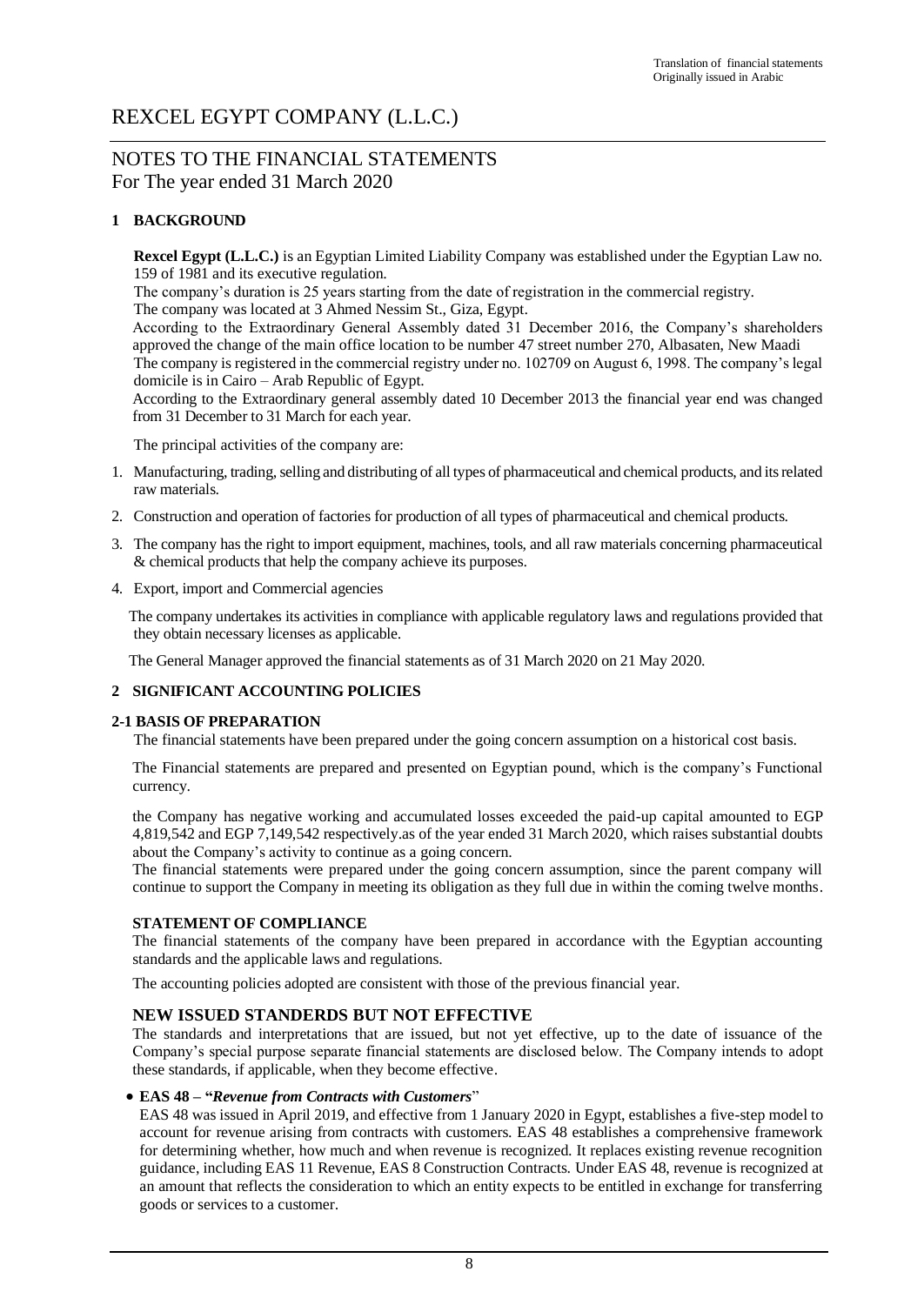# NOTES TO THE FINANCIAL STATEMENTS For The year ended 31 March 2020

## **2 SIGNIFICANT ACCOUNTING POLICIES (CONTINUED)**

## **2-1 BASIS OF PREPARATION (CONTINUED)**

### • **EAS 48 – "***Revenue from Contracts with Customers*" **(continued)**

EAS 48 requires entities to exercise judgement, taking into consideration all the relevant facts and circumstances when applying each step of the model to contracts with their customers

### • **EAS 49: Leases**

EAS 49 was issued in April 2019 and effective date is 1 January 2020 in Egypt. This standard will replace EAS 20 "Accounting for finance Leases":

EAS 49 now requires lessees to recognize a lease liability reflecting future lease payments and a 'right-of-use asset' for virtually all lease contracts. There is an optional exemption of certain short-term leases and leases of low-value assets.

Under this method, the standard is applied retrospectively with the cumulative effect of initially applying the standard recognized at the date of initial application.

### • **EAS 47: Financial Instruments**

EAS 47 Financial Instruments that replaces EAS 26 Financial Instruments: Recognition and Measurement. EAS 47 is issued in April 2019 and is effective for annual periods beginning on or after 1 January 2020 in Egypt, with early application permitted. Except for hedge accounting, retrospective application is required but providing comparative information is not compulsory. The Company not elected to early adopt EAS 47.

The new impairment model according to EAS 47 requires the recognition of impairment provisions based on expected credit losses rather than only incurred credit losses as is the case under EAS 26. It applies to financial assets classified at amortized cost, debt instruments measured at fair value through other comprehensive income, contract assets under EAS 48 Revenue from Contracts with Customers, lease receivables, loan commitments and certain financial guarantee contracts.

The new standard also introduces expanded disclosure requirements and changes in presentation. These are expected to change the nature and extent of the Company's disclosures about its financial instruments

Management anticipates that these new standards, interpretations and amendments will be adopted in the Company's financial statements as and when they are applicable and adoption of these new standards, interpretations and amendments, may have no material impact on the financial statements of the Company in the period of initial application..

### **2-2 SIGNIFICANT ACCOUNTING JUDGEMENTS AND ESTIMATES**

The preparation of these financial statements requires management to make judgments and estimates that affect the reported amounts of revenues, expenses, assets and liabilities, the accompanying disclosures and the disclosure of contingent liabilities at the reporting date. Uncertainty about these assumptions and estimates could result in outcomes that require a material adjustment to the carrying amount of the assets or liabilities affected in future periods.

Estimates and their underlying assumptions are reviewed on an ongoing basis. Revisions to accounting estimates are recognised in the period in which the estimates are revised.

The key judgements and estimates that have a significant impact on the financial statement of the Company are discussed below:

### **Judgments**

#### **Revenue recognition for sale of goods**

In making their judgment, management considered the detailed criteria for the recognition of revenue from the sale of goods as set out in" EAS 11 Revenue", and, in particular, whether the significant risks and rewards of ownership of the goods have passed to the buyer, which is usually upon the delivery of the goods and the issuance of an invoice.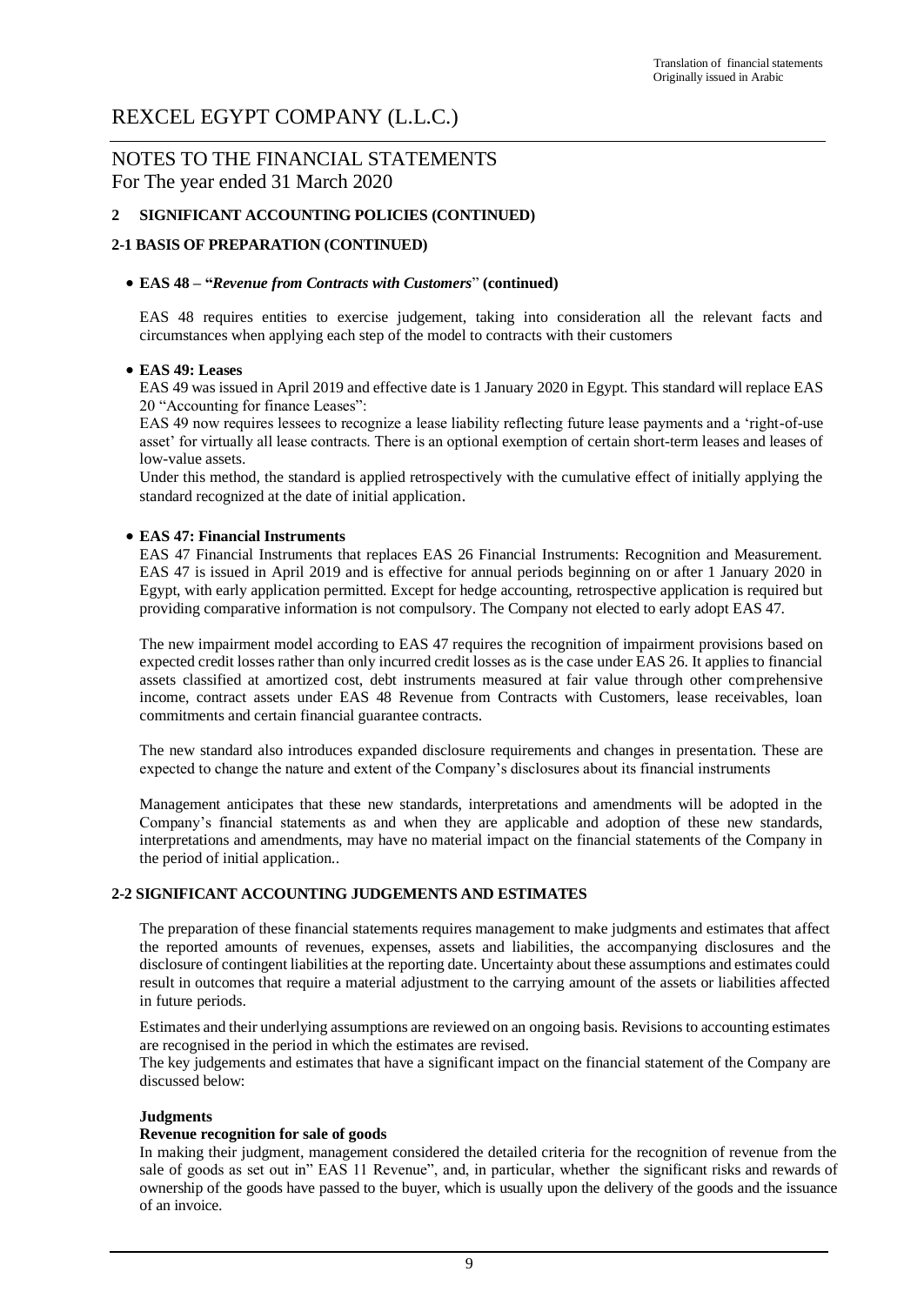# NOTES TO THE FINANCIAL STATEMENTS For The year ended 31 March 2020

### **2-2 SIGNIFICANT ACCOUNTING JUDGEMENTS AND ESTIMATES (CONTINUED)**

#### **Estimates**

#### **Impairment of trade and other receivables**

An estimate of the collectible amount of trade and other receivables is made when collection of the full amount is no longer probable. For individually significant amounts, this estimate is performed on an individual basis. Amounts which are not individually significant, but are past due, are assessed collectively and a provision is applied according to the length of time past due, based on historical recovery rates.

#### **Useful lives of fixed assets**

The Company's management determines the estimated useful lives of its fixed assets for calculating depreciation. This estimate is determined after considering the expected usage of the asset or physical wear and tear. The management periodically reviews the estimated useful lives and the depreciation method to ensure that the method and the period of depreciation are consistent with the expected pattern of economic benefits from these assets.

#### **Taxes**

The Company is subject to income taxes in Egypt. Significant judgment is required to determine the total provision for current and deferred taxes. The Company establishes provision, based on reasonable estimates, for possible consequences of audits by the tax authorities in Egypt. The amount of such provision is based on various factors, such as experience of previous tax audits and different interpretations of tax regulations by the Company and the responsible tax authority. Such differences of interpretations may be on a wide variety of issues depending on the conditions prevailing in Egypt.

Deferred tax assets are recognised for unused accumulated tax losses to the extent that it is probable that taxable profits will be available against which the losses can be utilised. Significant management judgement is required to determine the amount of deferred tax assets that can be recognised, based upon the likely timing and the level of future taxable profits together with future tax planning strategies.

#### **Impairment of non-financial assets**

The Company assesses whether there are any indicators of impairment for all non-financial assets at each reporting date. The non-financial assets are tested for impairment when there are indicators that the carrying amounts may not be recoverable. When value in use calculations are undertaken, management estimates the expected future cash flows from the asset or cash-generating unit and chooses a suitable discount rate in order to calculate the present value of those cash flows.

### **2-3 SUMMARY SIGNIFICANT ACCOUNTING POLICIES**

#### **Foreign currency translation**

Transactions in foreign currencies are initially recorded using the exchange rates prevailing that on the date of the transaction.

Monetary assets and liabilities denominated in foreign currencies are retranslated using the exchange rates prevailing at the statement of financial position date. All differences are recognized in the statement of profit or loss.

Nonmonetary items that are measured at historical cost in foreign currencies are translated using the exchange rates prevailing at the date of the initial recognition.

Nonmonetary items measured at fair value in a foreign currency are translated using the exchange rates prevailing at the date when the fair value is determined.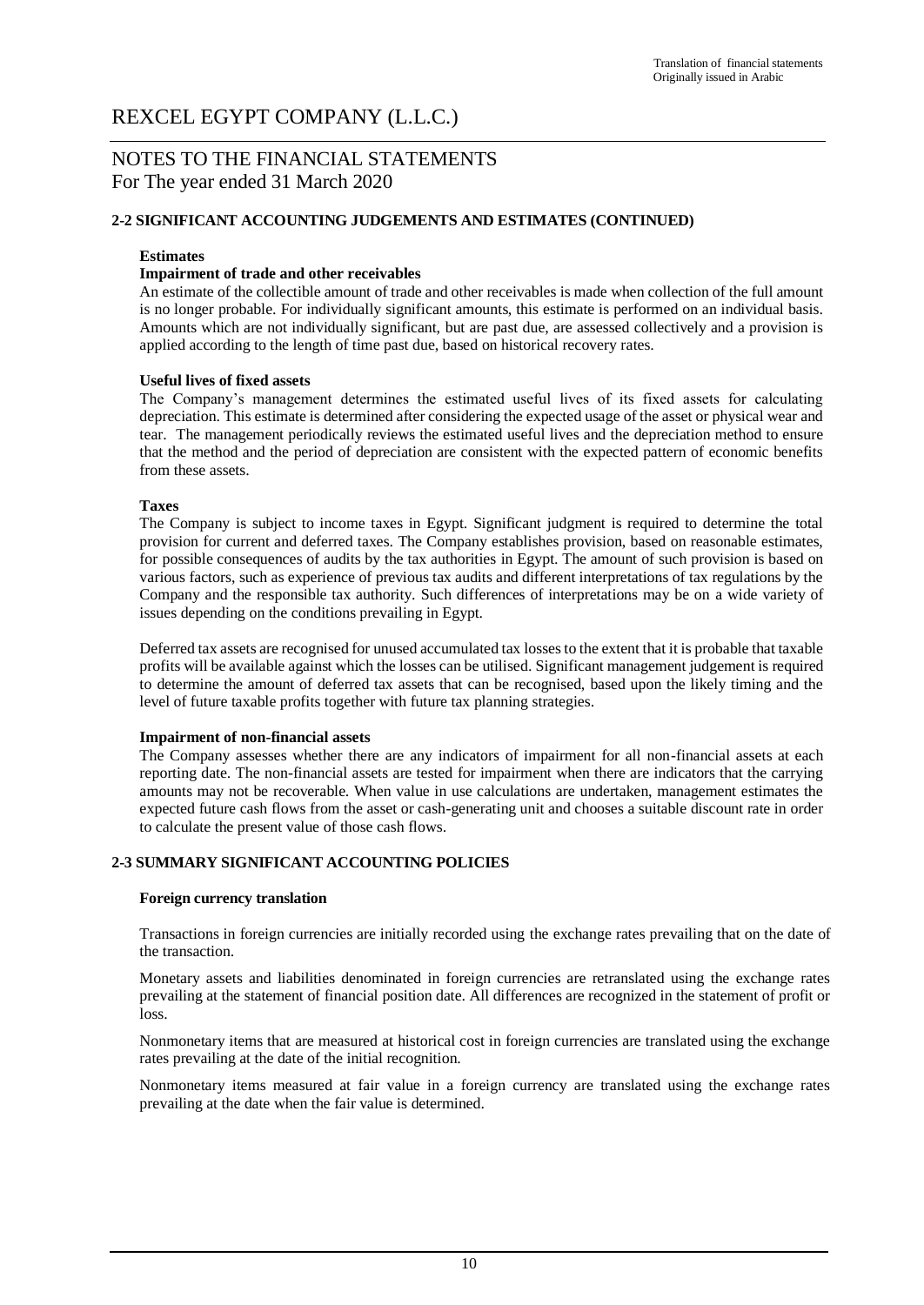# NOTES TO THE FINANCIAL STATEMENTS For The year ended 31 March 2020

### **2-3 SUMMARY SIGNIFICANT ACCOUNTING POLICIES (CONTINUED)**

#### **Fixed assets**

Fixed assets are stated at historical cost net of accumulated depreciation and accumulated impairment losses. Such cost includes the cost of replacing part of the building, plant, and equipment when that cost is incurred, if the recognition criteria are met. Likewise, when a major inspection is performed, its cost is recognized in the carrying amount of the building, plant, and equipment as a replacement if the recognition criteria are satisfied. All other repair and maintenance costs are recognized in statement of profit or loss as incurred.

Depreciation of an asset begins when it is in the location and condition necessary for it to be capable of operating in the manner intended by management, and is computed using the straight-line method according to the estimated useful life of the asset as follows:

|                         | Year    |
|-------------------------|---------|
| Machinery and equipment | $3 - 5$ |

Fixed assets are derecognized upon disposal or when no future economic benefits are expected from its use or disposal. Any gain or loss arising on derecognizing of the asset is included in the statement of profit or loss when the asset is derecognized.

The assets residual values, useful lives and methods of depreciation are reviewed at each financial year end.

The Company assesses at each statement of financial position date whether there is an indication that fixed assets may be impaired. Where the carrying amount of an asset exceeds its recoverable amount, the asset is considered impaired and is written down to its recoverable amount. Impairment losses are recognized in the statement of profit or loss.

A previously recognized impairment loss is reversed only if there has been a change in the assumptions used to determine the asset's recoverable amount since the last impairment loss was recognized. The reversal is limited so that the carrying amount of the asset does not exceed its recoverable amount, or the carrying amount that would have been determined, net of depreciation, had no impairment loss been recognized for the asset in prior years. Such reversal is recognized in the statement of profit or loss.

#### **Inventory**

Inventory is valued at the lower of cost (using the moving average method) or net realizable value.

Net realizable value is the estimated selling price in the ordinary course of business less estimated costs of completion and the estimated costs necessary to make the sale.

The amount of any write down of inventories to net realizable value shall be recognized in cost of sales in the statement of profit or loss in the period the write down or loss occurs. The amount of any reversal of any write down of inventories, arising from an increase in net realizable value, shall be recognized as reduction of cost of sales in the statement of profit or loss in the period in which the reversal occurs.

#### **Accounts receivable and other receivables**

Accounts receivable and other receivables are stated at original invoice amount net of any impairment losses.

Impairment losses are measured as the difference between the receivables carrying amount and the present value of estimated future cash flows. The impairment loss is recognized in the statement of **profit or loss**. Reversal of impairment is recognized in the statement of profit or loss in the period in which it occurs.

### **Accounts and notes payable, accrued expenses and other payables**

Liabilities are recognised for amounts to be paid in the future for goods or services received, whether billed by the supplier or not.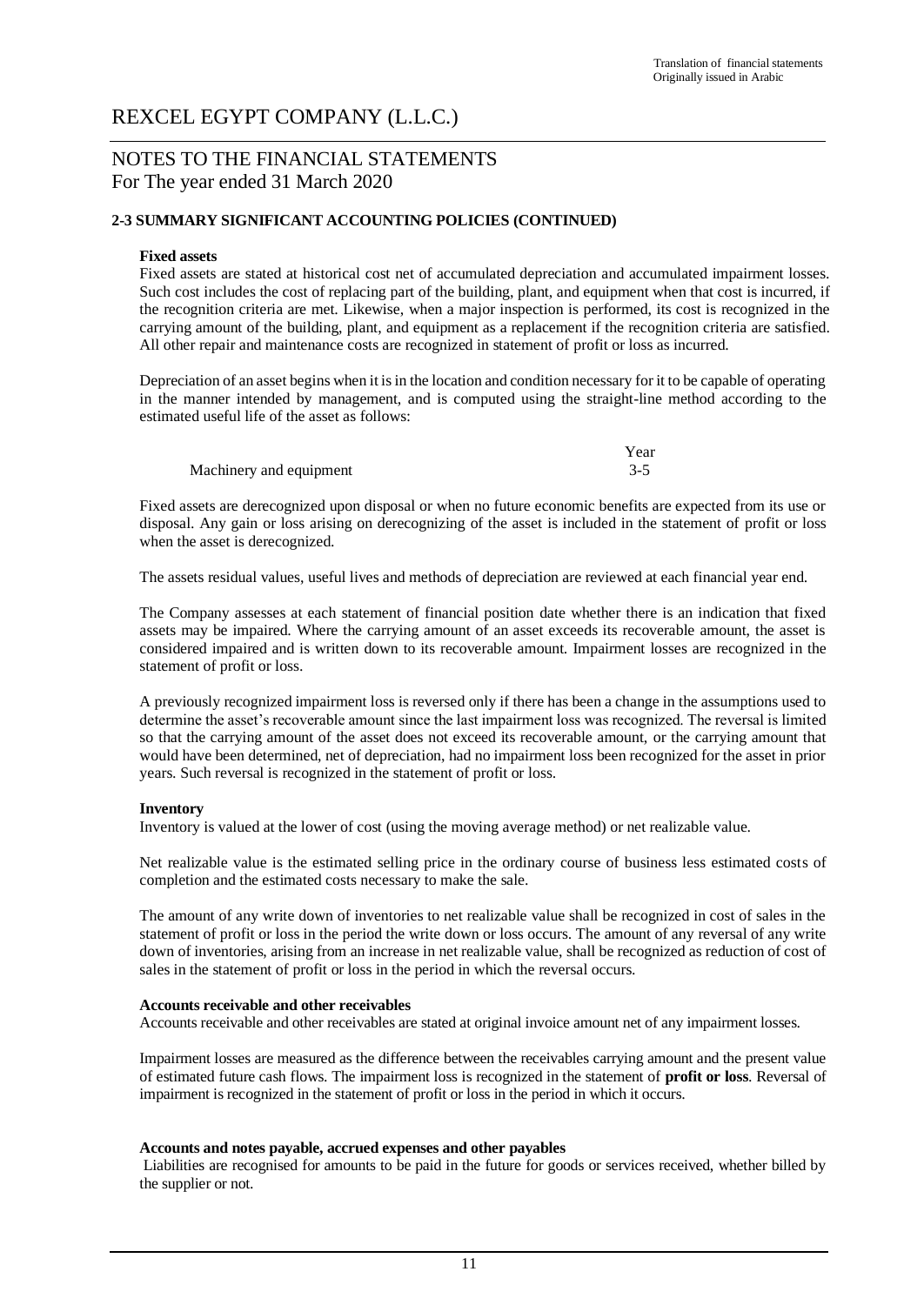# NOTES TO THE FINANCIAL STATEMENTS For The year ended 31 March 2020

### **2-3 SUMMARY SIGNIFICANT ACCOUNTING POLICIES (CONTINUED)**

#### **Provisions**

Provisions are recognized when the Company has a present legal or constructive obligation as a result of past events, it is probable that an outflow of resources representing economic benefits will be required to settle the obligation, and reliable estimate of the amount of the obligation can be made. Provisions are reviewed at each statement of financial position date and adjusted to reflect the best estimate.

Where the effect of the time value of money is material, the amount of a provision should be the present value of the expected expenditures required to settle the obligation. Where discounting is used, the increase in the provision due to the passage of time is recognized as a finance expense.

#### **Social insurance**

The Company makes contributions to the Social Insurance Authority calculated as a percentage of the employees' salaries. The Company's obligations are limited to these contributions, which are expensed when due.

### **Employees' retirements benefits**

The company contributes to the social insurance scheme for the benefits of its employees in pursuance of the Social Insurance Law No. 79 of 1975 as amended. Contributions are charged to expenses as incurred.

#### **Legal reserve**

According to the Company's articles of association, 10% of the net profits of the year is transferred to the legal reserve until this reserve reaches 100% of the issued capital. The reserve is used upon a decision from the general assembly meeting based on the proposal of the management.

#### **Borrowings**

Borrowings are initially recognized at the value of the consideration received. Amounts maturing within one year are classified as current liabilities, unless the Company has the right to postpone the settlement for a period exceeding one year after the statement of financial position date, then the loan balance should be classified as non-current liabilities.

After initial recognition, interest bearing loans and borrowings are subsequently measured at amortized cost using the effective interest rate method. Gains and losses are recognized in the statement of profit or loss when the liabilities are derecognized as well as through the effective interest rate method amortization process.

Amortized cost is calculated by taking into account any discount or premium on acquisition and fee or costs that are an integral part of the effective interest rate. The effective interest rate amortization is included in finance expenses in the statement of profit or loss.

#### **Income taxes**

Income tax is calculated in accordance with the Egyptian tax law.

#### **Current income tax**

Current income tax assets and liabilities for the current and prior periods are measured at the amount expected to be recovered from or paid to the tax authority.

#### **Deferred income tax**

Deferred income tax is recognized using the liability method on temporary differences between the amount attributed to an asset or liability for tax purposes (tax base) and its carrying amount in the statement of financial position (accounting base) using the applicable tax rate.

Deferred tax asset is recognized when it is probable that the asset can be utilized to reduce future taxable profits and the asset is reduced by the portion that will not create future benefit.

Current and deferred tax shall be recognized as income or an expense and included in the statement of profit or loss for the period, except to the extent that the tax arises from a transaction or an event which is recognized, in the same or a different period, directly in equity.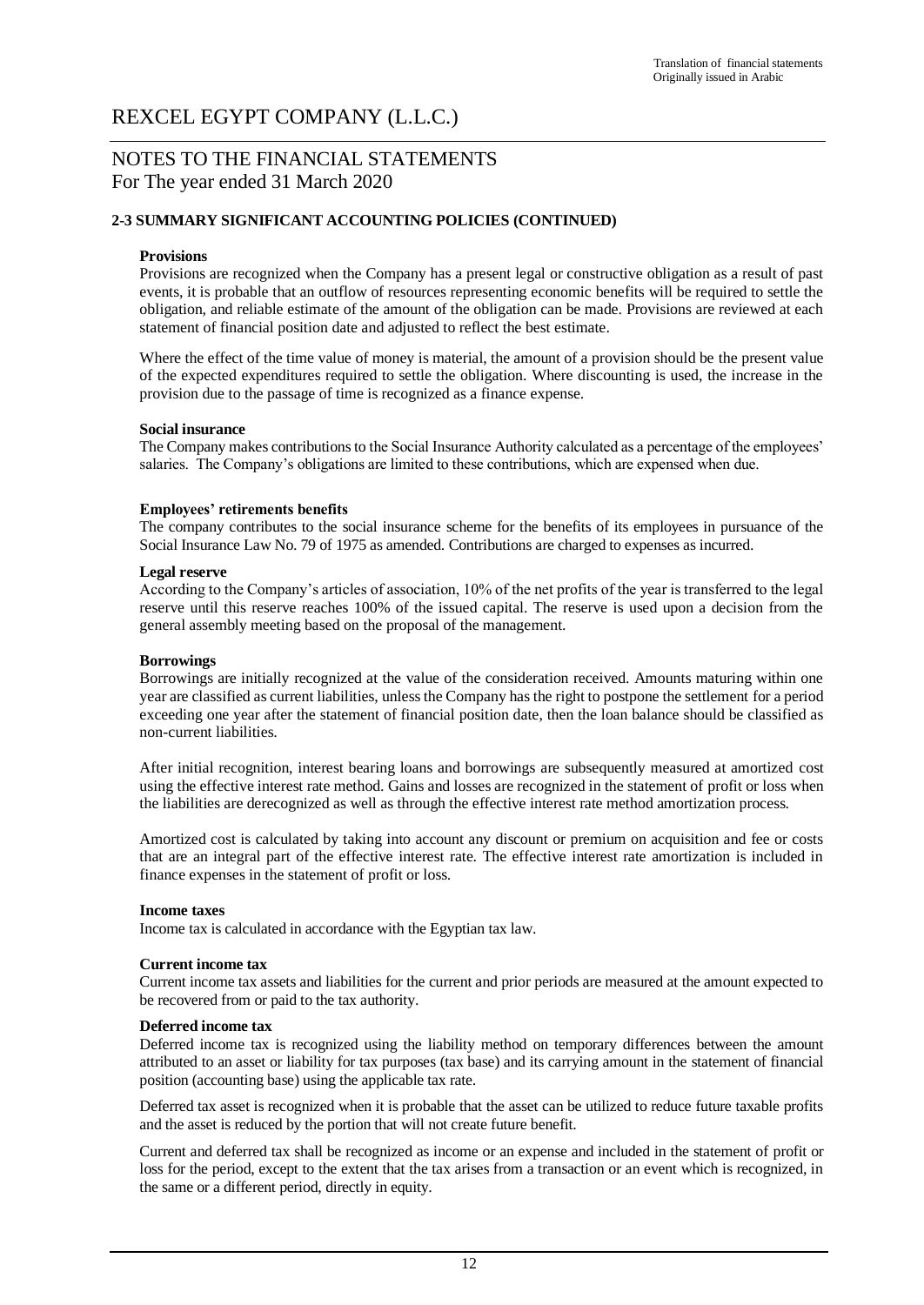# NOTES TO THE FINANCIAL STATEMENTS For The year ended 31 March 2020

### **2-3 SUMMARY SIGNIFICANT ACCOUNTING POLICIES (CONTINUED)**

#### **Revenue recognition**

Revenue is recognized to the extent that it is probable that the economic benefits will flow to the company and the revenue can be reliably measured.

Revenue is measured at the fair value of the consideration received, excluding discounts, rebates, and sales taxes or duty.

The following specific recognition criteria must also be met before revenue is recognized:

#### **Sale of goods**

Revenue from the sale of goods is recognized when the significant risks and rewards of ownership of the goods have been transferred to the buyer, usually on delivery of the goods.

#### **Interest income**

Interest income is recognized on the basis of the proportion of time taking into account the effective rate of return on the asset.

#### **Contingent Liabilities and Assets**

Contingent liabilities are not recognized in the financial statements. They are disclosed unless the possibility of an outflow of resources embodying economic benefits is remote.

A contingent asset is not recognized in the financial statements but disclosed when an inflow of economic benefits is probable.

#### **Fair value measurement**

For assets traded in an active market, fair value is determined by reference to quoted market bid prices.

The fair value of interest-bearing items is estimated based on discounted cash flows using interest rates for items with similar terms and risk characteristics.

For unquoted assets, fair value is determined by reference to the market value of a similar asset or is based on the expected discounted cash flows.

The Company uses valuation techniques that are appropriate in the circumstances and for which sufficient data are available to measure fair value, maximising the use of relevant observable inputs and minimising the use of unobservable inputs.

All assets and liabilities for which fair value is measured or disclosed in the financial statements are categorised within the fair value hierarchy, described as follows, based on the lowest level input that is significant to the fair value measurement as a whole:

- Level 1 Fair value measurements are those derived from quoted prices in an active market (that are unadjusted) for identical assets or liabilities.
- Level 2 Fair value measurements are those derived from inputs other than quoted prices included within Level 1 that are observable for the asset or liability either directly (i.e. as prices) or indirectly (i.e. derived from prices).
- Level 3 Fair value measurements are those derived from valuation techniques that include inputs for the asset or liability that are not based on observable market data (unobservable inputs).

For assets and liabilities that are recognised in the financial statements on a recurring basis, the Company determines whether transfers have occurred between levels in the hierarchy by re-assessing categorisation at the end of each reporting period.

For the purpose of fair value disclosures, the Company has determined classes of assets and liabilities on the basis of the nature, characteristics and risks of the asset or liability and the level of the fair value hierarchy as explained above.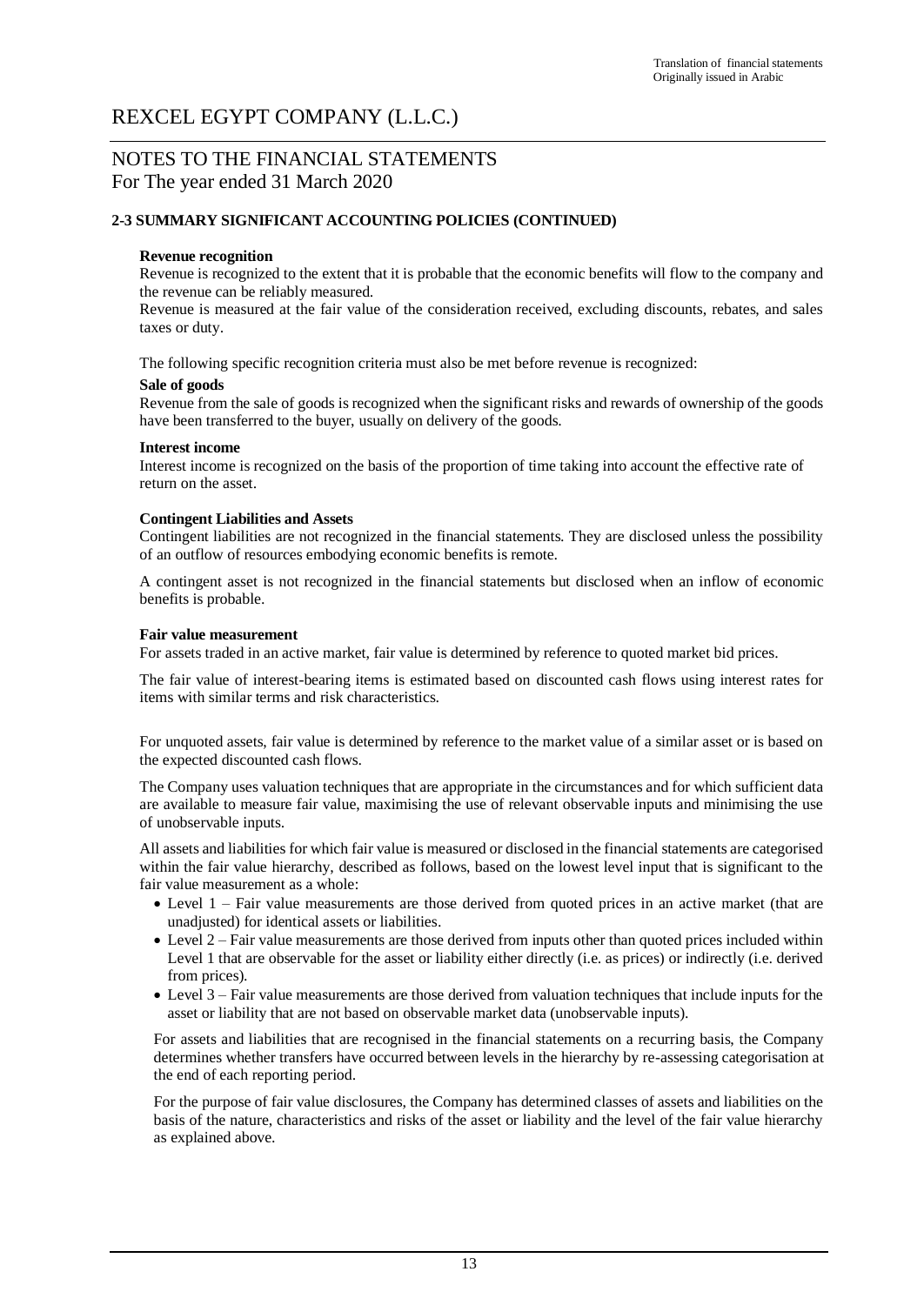# NOTES TO THE FINANCIAL STATEMENTS For The year ended 31 March 2020

## **2-3 SUMMARY SIGNIFICANT ACCOUNTING POLICIES (CONTINUED)**

### **Expenses**

All operating expenses are accounted for including general and administrative costs and are all included in the statement of profit or loss for the period in which they are incurred.

### **Borrowing costs**

Borrowing costs directly attributable to the acquisition, construction or production of a qualifying asset that necessarily takes a substantial period to get ready for its intended use or sale are capitalized as part of the cost of the respective assets. All other borrowing costs are expensed in the period they occur. Borrowing costs consist of interest and other costs that an entity incurs in connection with the borrowing of funds.

### **Related party transactions**

Related parties represent associated companies, major shareholders, directors and key management personnel of the Company, and entities controlled, jointly controlled or significantly influenced by such parties. Pricing policies and terms of these transactions are approved by the board of directors.

### **Impairment**

### **Impairment of financial assets**

The Company assesses at each statement of financial position date whether there is any objective evidence that a financial asset or a group of financial assets is impaired. A financial asset or a group of financial assets is deemed to be impaired if, and only if, there is objective evidence of impairment as a result of one or more events that has occurred after the initial recognition of the asset and has an impact on the estimated future cash flows of the financial asset or the group of financial assets that can be reliably estimated.

#### **Impairment of non-financial assets**

The Company assesses at each statement of financial position date whether there is an indication that an asset may be impaired. Where the carrying amount of an asset or cash-generating unit (CGU) exceeds its recoverable amount, the asset is considered impaired and is written down to its recoverable amount. Impairment losses are recognized in the statement of profit or loss.

A previously recognized impairment loss is only reversed if there has been a change in the assumptions used to determine the asset's recoverable amount since the last impairment loss was recognized. The reversal is limited so that the carrying amount of the asset does not exceed its recoverable amount, nor exceed the carrying amount that would have been determined, had no impairment loss been recognized for the asset in prior years. Such reversal is recognized in the statement of profit or loss.

### **Statement of cash flows**

The statement of cash flows is prepared using the indirect method.

#### **Cash and cash equivalent**

For the purpose of preparing the statement of cash flows, the cash and cash equivalent comprise cash on hand, current accounts with banks and time deposits maturing within three months less bank credit balances.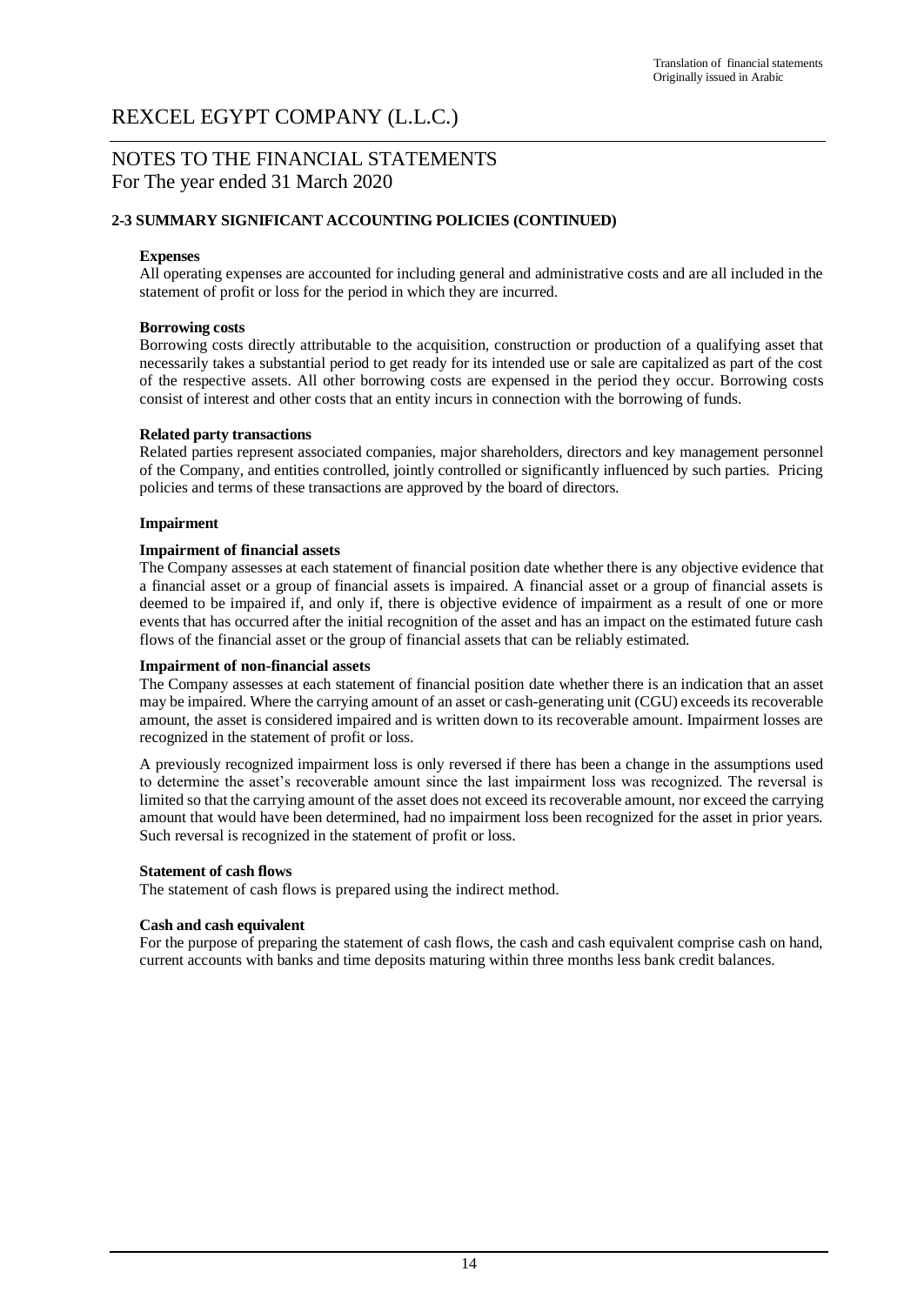# NOTES TO THE FINANCIAL STATEMENTS For The year ended 31 March 2020

## **3 FIXED ASSETS**

|                                    | Machinery and           | Total      |
|------------------------------------|-------------------------|------------|
|                                    | Equipment<br><b>EGP</b> | EGP        |
| Cost                               |                         |            |
| As of 1April, 2019                 | 209,518                 | 209,518    |
| As of 31 March, 2020               | 209,518                 | 209,518    |
| <b>Accumulated depreciation</b>    |                         |            |
| As of 1 April, 2019                | (209, 518)              | (209, 518) |
| As of 31 March, 2020               | (209, 518)              | (209, 518) |
| Net book value as of 31 March 2020 |                         |            |
| Net book value as of 31 March 2019 |                         |            |

The Machinery and Equipment are fully depreciated and still being used in operations. There is no mortgage over the fixed assets.

## **4 INVENTORY**

|                                            | <b>31 March 2020</b> | 31 March 2019 |
|--------------------------------------------|----------------------|---------------|
|                                            | EGP                  | EGP           |
| Raw and packing materials                  | 281,170              | 144,992       |
| <b>Finished Goods</b>                      | 706,451              | 706,446       |
|                                            | 987,621              | 851,438       |
| Impairment in value of inventory (Note 14) | (790, 430)           | (718, 846)    |
|                                            | 197,191              | 132,592       |

Movement of impairment in value of inventory is as follows:

|                                   | 31 March 2020 | 31 March 2019 |
|-----------------------------------|---------------|---------------|
|                                   | EGP           | EGP           |
| Beginning balance                 | 718,846       | 768,916       |
| Charged during the year (Note 14) | 133,096       | 133,836       |
| Used during the year              | (61, 476)     | (92, 173)     |
| No longer required (Note 14)      | (36)          | (91, 733)     |
| Ending balance                    | 790,430       | 718,846       |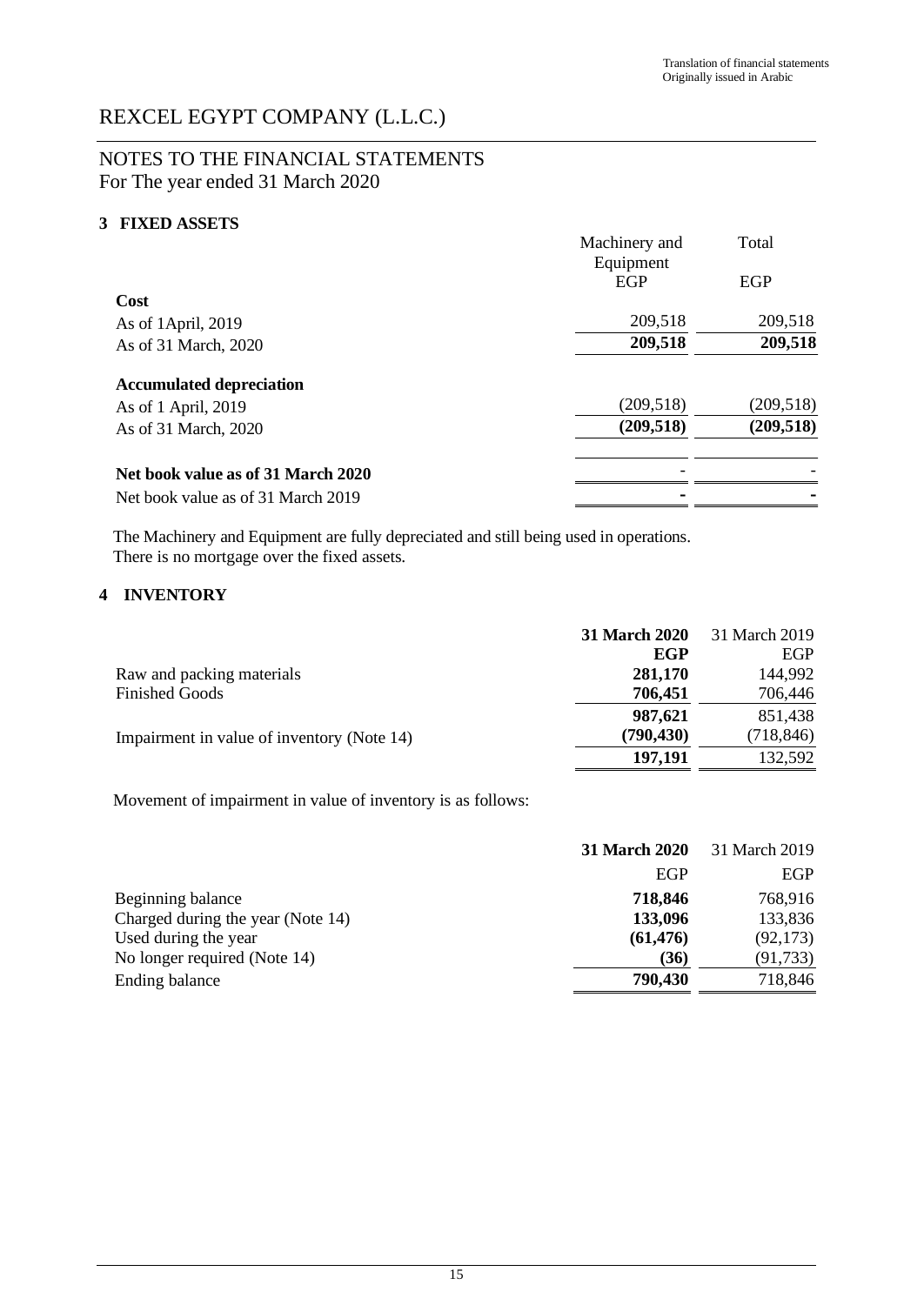# NOTES TO THE FINANCIAL STATEMENTS For The year ended 31 March 2020

## **5 TRADE AND NOTES RECEIVABLE**

|                                                                                  | 31 March 2020 | 31 March 2019 |
|----------------------------------------------------------------------------------|---------------|---------------|
|                                                                                  | <b>EGP</b>    | EGP           |
| Trade receivable                                                                 | 50,767        | 50,767        |
| Notes receivable                                                                 |               |               |
|                                                                                  | 50,767        | 50,767        |
| Impairments in value of trade and notes receivable                               | (50, 767)     | (50, 767)     |
|                                                                                  |               |               |
| Movement of impairment in value of accounts and notes receivables is as follows: |               |               |
|                                                                                  | 31 March 2020 | 31 March 2019 |
|                                                                                  | <b>EGP</b>    | EGP           |
| Beginning balance                                                                | 50,767        | 99,558        |
| Charged                                                                          |               |               |
| No longer required                                                               |               | (48, 791)     |
| Ending balance                                                                   | 50,767        | 50,767        |
| PREPAYMENTS AND OTHER RECEIVABLES<br>6                                           |               |               |
|                                                                                  | 31 March 2020 | 31 March 2019 |
|                                                                                  | EGP           | EGP           |
| Employees' advances and imprests                                                 | 1,030         | 2,130         |
| Advances to suppliers                                                            | 225,942       |               |
| Tax authority $-$ withholding taxes                                              | 776,250       | 576,250       |
| Deposits with others                                                             | 3,600         | 3,600         |
| Other debit balances                                                             | 1,394         | 1,394         |
|                                                                                  | 1,008,216     | 583,374       |
| Impairment in value of other debit balances                                      | (830)         | (830)         |
|                                                                                  | 1,007,386     | 582,544       |
|                                                                                  |               |               |
| <b>CASH AT BANKS</b><br>7                                                        |               |               |
|                                                                                  | 31 March 2020 | 31 March 2019 |
| a) Local Currency                                                                | <b>EGP</b>    | EGP           |
| Current accounts                                                                 | 45,151        | 380,824       |
|                                                                                  | 45,151        | 380,824       |
| b) Foreign currency                                                              |               |               |
| Current accounts                                                                 |               | 1,827,615     |
|                                                                                  |               | 1,827,615     |
|                                                                                  | 45,151        | 2,208,439     |
| Bank balances are dominated in the following currencies:                         |               |               |
|                                                                                  | 31 March 2020 | 31 March 2019 |
|                                                                                  | <b>EGP</b>    | EGP           |
| Egyptian Pound (EGP)                                                             | 45,151        | 380,824       |
| US Dollar (USD)                                                                  |               | 1,827,615     |
|                                                                                  | 45,151        | 2,208,439     |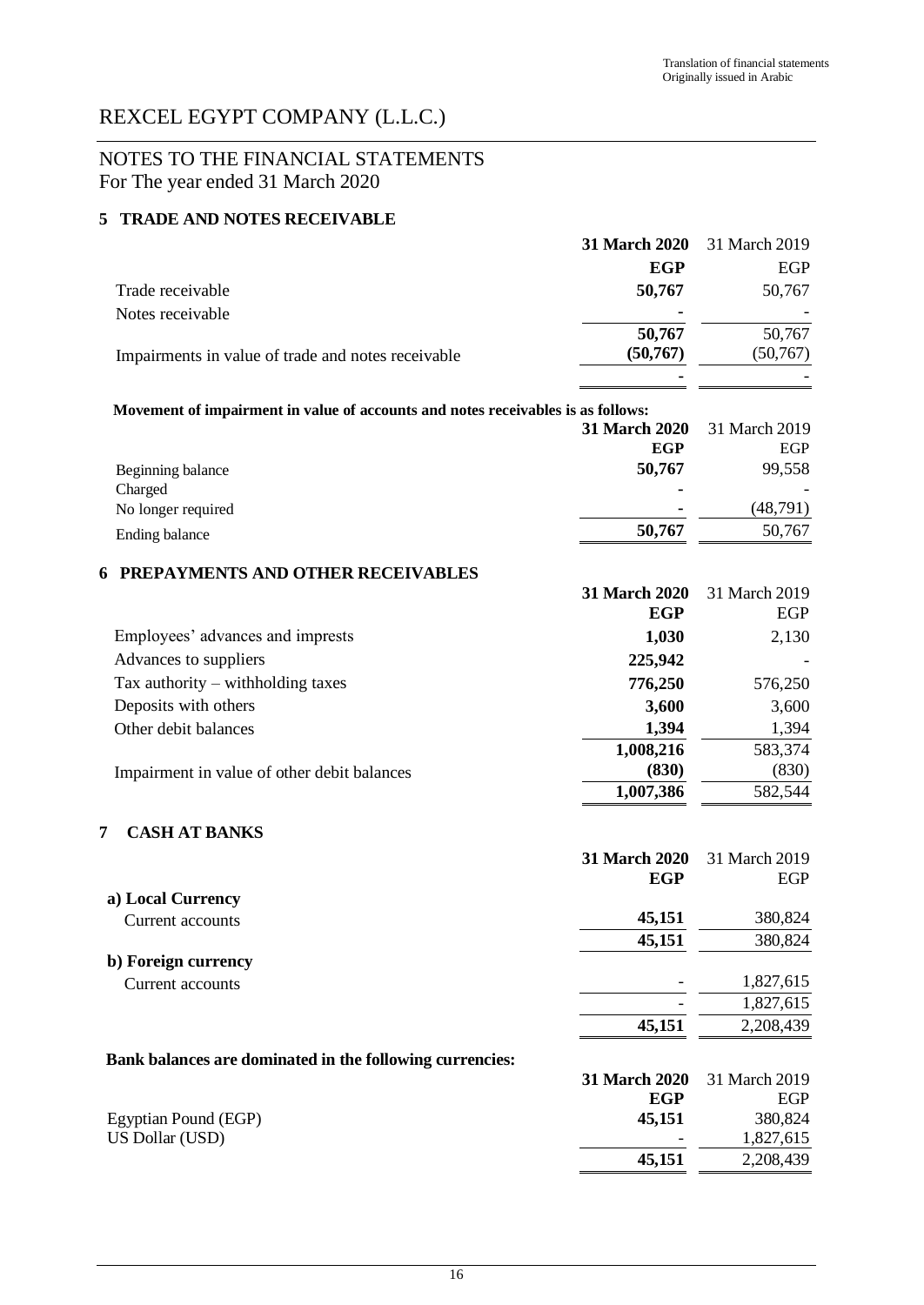# NOTES TO THE FINANCIAL STATEMENTS For The year ended 31 March 2020

# **8 PROVISIONS**

|                                                 | <b>Balance as of</b><br>1 April 2019<br><b>EGP</b>     | <b>Charged during</b><br>the year<br><b>EGP</b> | <b>Used during</b><br>the year<br><b>EGP</b> | No longer<br>required<br><b>EGP</b> | <b>Balance as of</b><br>31 March 2020<br><b>EGP</b>     |
|-------------------------------------------------|--------------------------------------------------------|-------------------------------------------------|----------------------------------------------|-------------------------------------|---------------------------------------------------------|
| <b>Provision for expected claims</b>            | 162,399                                                |                                                 |                                              |                                     | 162,399                                                 |
|                                                 | 162,399                                                |                                                 |                                              |                                     | 162,399                                                 |
| Provision for expected claims                   | Balance as of<br>1 April 2018<br><b>EGP</b><br>162,399 | Charged during<br>the year<br><b>EGP</b>        | Used during<br>the year<br><b>EGP</b>        | No longer<br>required<br>EGP        | Balance as of<br>31 March 2019<br><b>EGP</b><br>162,399 |
|                                                 | 162,399                                                |                                                 |                                              |                                     | 162,399                                                 |
| <b>ACCRUED EXPENSES AND OTHER PAYABLES</b><br>9 |                                                        |                                                 |                                              |                                     |                                                         |
|                                                 |                                                        |                                                 | 31 March 2020                                |                                     | 31 March 2019                                           |
|                                                 |                                                        |                                                 |                                              | <b>EGP</b>                          | <b>EGP</b>                                              |
| Accrued expenses                                |                                                        |                                                 |                                              | 699,492                             | 591,287                                                 |
| Tax authority $-$ withholding tax               |                                                        |                                                 |                                              | 68,829                              | 69,484                                                  |
| Tax authority $-$ salaries tax                  |                                                        |                                                 |                                              | 201                                 | 201                                                     |
| Social insurance Authority                      |                                                        |                                                 |                                              | 2,051                               | 3,285                                                   |
| <b>Advance from Customers</b>                   |                                                        |                                                 |                                              | 365,003                             | 356,086                                                 |
|                                                 |                                                        |                                                 |                                              | 1,135,576                           | 1,020,343                                               |
| <b>10 INCOME TAX</b>                            |                                                        |                                                 | 31 March 2020                                | <b>EGP</b>                          | 31 March 2019<br><b>EGP</b>                             |
| Income tax payable                              |                                                        |                                                 |                                              |                                     |                                                         |
|                                                 |                                                        |                                                 |                                              |                                     |                                                         |
| <b>Reconciliation of effective tax rate</b>     |                                                        |                                                 |                                              |                                     |                                                         |
|                                                 |                                                        |                                                 | 31 March 2020                                |                                     | 31 March 2019                                           |
| Net losses before income taxes                  |                                                        |                                                 |                                              | <b>EGP</b><br>(607, 296)            | EGP<br>(969, 491)<br>92.660                             |
| Intoract ornances                               |                                                        |                                                 |                                              |                                     |                                                         |

| Net losses before income taxes                          | (00/.290)  | (909,491)  |
|---------------------------------------------------------|------------|------------|
| Interest expenses                                       |            | 92,660     |
| Provision charged                                       | 133,096    | 133,836    |
| Foreign exchange differences – unrealized               | (204, 185) | (23, 496)  |
| Reversal of impairment in value of inventory            | (36)       | (140, 523) |
| Inventory provision used                                | (61, 476)  | (92, 173)  |
| Non-deductible expenses                                 | 13,000     |            |
| Foreign exchange differences realized - from prior year | 23,496     | 26,683     |
| Taxable (losses)                                        | (703, 401) | (972, 504) |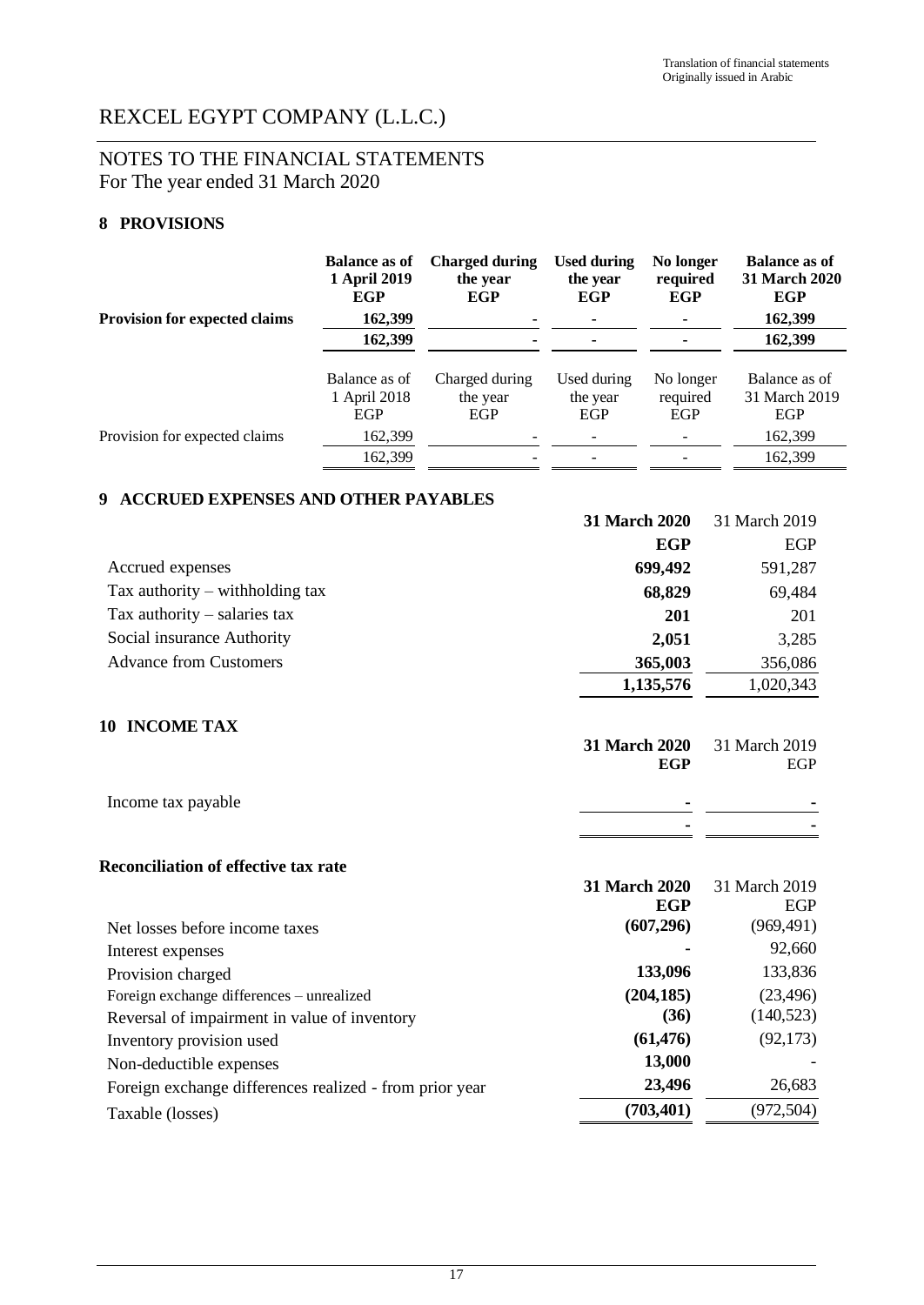# NOTES TO THE FINANCIAL STATEMENTS For The year ended 31 March 2020

## **11 DUE FROM / TO RELATED PARTIES**

For the purpose of these financial statements, parties are considered to be related to the Company, if the Company has the ability, directly or indirectly, to control the party or exercise significant influence over the party in making financial and operating decisions, or vice versa, or where the Company and the party are subject to common control. Related parties may be individuals or other entities.

### **Related party transactions**

During the year, the following were the significant related party transactions, which were carried out in the normal course of business on terms agreed between the parties:

#### **The related parties' transactions as follow:**

| Company name     | Nature of transaction                 | <b>31 March 2020</b> | 31 March 2019 |
|------------------|---------------------------------------|----------------------|---------------|
|                  |                                       | EGP                  | EGP           |
|                  | Loan interest $-$ Expenses            | $\blacksquare$       | 165.993       |
| Sun Pharma Egypt | Expenses charged from Sun Pharma      |                      |               |
| Limited (Egypt)  | Egypt Limited (Cross Charge Expenses) | 52,550               | 234,370       |

### **The related parties' transactions described above resulted in the following balances**

|                                               | <b>31 March 2020</b> |           | 31 March 2019            |            |
|-----------------------------------------------|----------------------|-----------|--------------------------|------------|
|                                               | Due from             | Due to    | Due from                 | Due to     |
|                                               | EGP                  | EGP       | <b>EGP</b>               | <b>EGP</b> |
| Sun Pharmaceutical Industries Limited (India) | ۰                    | 564,564   | $\overline{\phantom{a}}$ | 633,169    |
| Sun Pharma Egypt Limited                      |                      | 4,202,374 |                          | 5,264,824  |
|                                               | ۰                    | 4,766,938 | $\overline{\phantom{0}}$ | 5,897,993  |

# **12 CAPITAL**

The company's authorized capital amounted to 240,000 EGP while the issued and paid up capital of the company amounts to 240,000 EGP divided over 2400 quotas of par value 100 EGP each.

|                                    | <b>Number of quotas</b> | EGP     | <b>Percentage</b> |
|------------------------------------|-------------------------|---------|-------------------|
| Hany Ibrahim El-Husseini Othman    | 2,280                   | 228,000 | 95%               |
| Ola Mohamed Abdel Kader Ibrahim    | 60                      | 6.000   | 2.5%              |
| Mahmoud Mohamed Mahmoud Abdelhamid | 60                      | 6.000   | 2.5%              |
|                                    | 2,400                   | 240,000 | 100%              |

The Extra Ordinary General Assembly meeting held on 15 August 2018 to decide and approve to increase the paid-up capital from 240,000 EGP to 2,090,000 EGP, divided over 20,900 quotas of par value EGP 100 each distributed as follows:

|                                     | <b>Number of quotas</b> | EGP       | <b>Percentage</b> |
|-------------------------------------|-------------------------|-----------|-------------------|
| Hany Ibrahim El-Husseini Othman     | 3,700                   | 370,000   | 17%               |
| Ola Mohamed Abdel Kader Ibrahim     | 3,700                   | 370,000   | 17%               |
| Mahmoud Mohamed Mahmoud Abdel Hamid | 3,700                   | 370,000   | 17%               |
| Sun Pharma Netherlands              | 9,800                   | 980,000   | 49%               |
|                                     | 20,900                  | 2,090,000 | 100%              |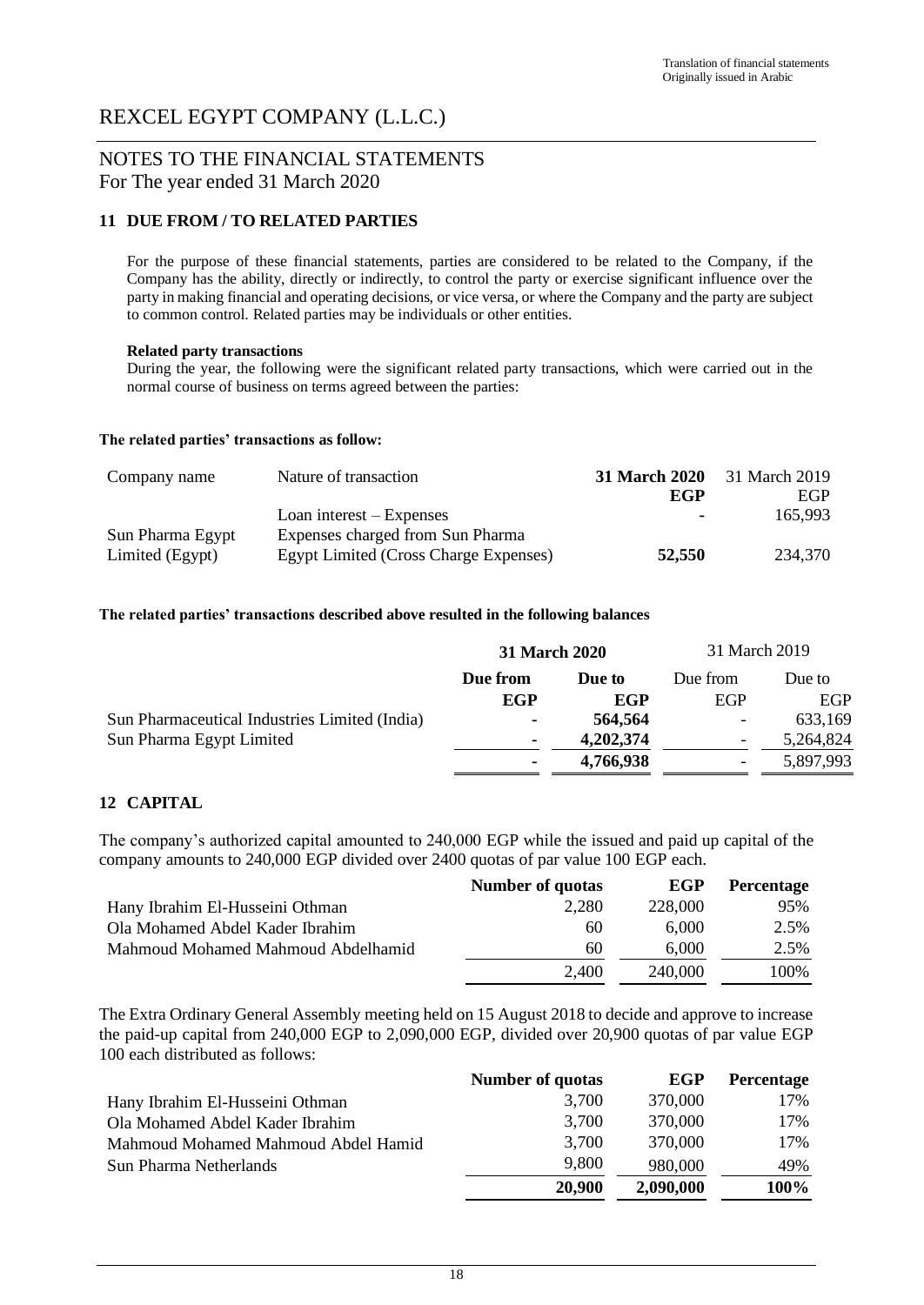# NOTES TO THE FINANCIAL STATEMENTS For The year ended 31 March 2020

## **13 COST OF SALES**

|                                                            | 31 March 2020 31 March 2019 |        |
|------------------------------------------------------------|-----------------------------|--------|
|                                                            | EGP                         | EGP    |
| Cost of goods sold returns                                 |                             | 32,829 |
| Other production expense                                   | 2,600                       | 19,100 |
| Impairment in value of inventory (expired and slow moving) |                             |        |
| (Note 4)                                                   | 133,096                     |        |
| Reversal of impairment in value of inventory (Note 4)      | (36)                        |        |
|                                                            | 135,660                     | 51.929 |

## **14 TAXES**

## **Corporate taxes**

The Company's records were inspected for the years from inception till year 2004 and the taxes due were paid.

No tax inspection took place for the Company's records for the years from 2005 till year 31 March 2020.

## **Salary Tax**

The Company's records were inspected from inception till year 2004 and the taxes due were paid. The Company's records were inspected for the years from 2005 till year 2011.

The Company objected on the assessment and the issue is currently in the Appeal committee. No tax inspection took place for the Company's records for the years 2012 till year 31 March 2020.

### **Sales Tax - Value Added Tax**

The Company's records were inspected from inception till 31 March 2015 and the taxes due were paid.

No tax inspection took place for the company's records for the year from 1 April 2015 till year 31 March 2020.

The sales Tax law had been changed to value added tax law in 2016 which lead to exempting the pharmaceutical companies.

### **Stamp Tax**

No tax inspection took place for the company's records since inception till year 31 March 2020.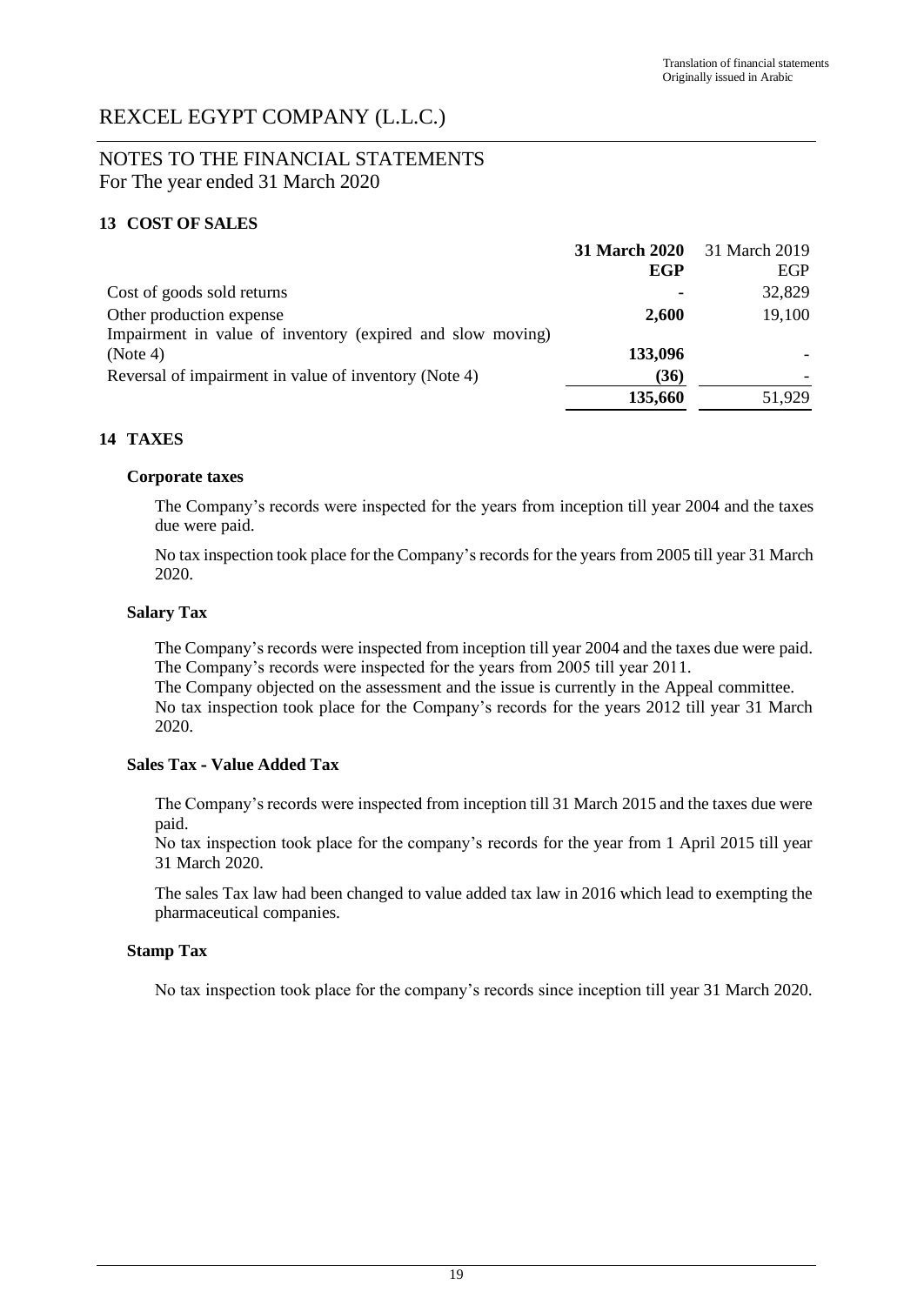# NOTES TO THE FINANCIAL STATEMENTS For The year ended 31 March 2020

## **15 FINANCIAL RISK MANAGEMENT OBJECTIVES AND POLICIES**

## **Overview**

The Company has exposure to the following risks from its use of financial instruments:

- a) Credit risk,
- b) Market risk, and
- c) Liquidity risk.

This note presents information about the Company's exposure to each of the above risks, the Company's objectives, policies and processes for measuring and managing risk, and the Company's management of capital.

The General Manager of the Company has overall responsibility for the establishment and oversight of the Company's risk management framework. The Company's senior management are responsible for developing and monitoring the risk management policies and report regularly to the Head Quarter on their activities.

The Company's current financial risk management framework is a combination of formally documented risk management policies in certain areas and informal risk management policies in other areas**.**

### **a) Credit risk**

Credit risk is the risk of financial loss to the Company if a customer or counterparty to a financial instrument fails to meet its contractual obligations. The Company is exposed to credit risk principally from its receivables from customers, due from related parties, other receivables and from its financing activities, including deposits with banks and financial institutions.

### Trade and notes receivables

The customer credit risk is established by the Company' policies, procedures and controls relating to customer credit risk management. Credit quality of a customer is assessed based on extensive credit rating scorecard and individual credit limits are defined in accordance with this assessment. Outstanding customer receivables are regularly monitored. An impairment analysis is performed at each reporting date on an individual bases.

#### Other financial assets and cash deposits

With respect to credit risk arising from the other financial assets of the Company, which comprise mainly bank balances and cash, the Company's exposure to credit risk arises from default of the counterparty, with a maximum exposure equal to the carrying amount of these assets.

Credit risk from balances with banks and financial institutions is managed by local Company's treasury supported by the Head Quarter. The Company limits its exposure to credit risk by only placing balances with international banks and local banks of good reputation. Given the profile of its bankers, management does not expect any counterparty to fail to meet its obligations.

#### Due from related parties

Due from related parties relates to transactions arising in the normal course of business with minimal credit risk, with a maximum exposure equal to the carrying amount of these balances.

### **b) Market risk**

Market risk is the risk that the fair value of future cash flows of a financial instrument will fluctuate because of changes in market prices, such as currency risk and interest rate risk, which will affect the Company's income. Financial instruments affected by market risk include interest-bearing loans and borrowings and deposits. The objective of market risk management is to manage and control market risk exposures within acceptable parameters, while optimising the return. The Company does not hold or issue derivative financial instruments.

#### Exposure to interest rate risk

Interest rate risk is the risk that the fair value or future cash flows of a financial instrument will fluctuate because of changes in market interest rates. The Company's exposure to the risk of changes in market interest rates relates primarily to the Company's obligations with floating interest rates and interest-bearing time deposits.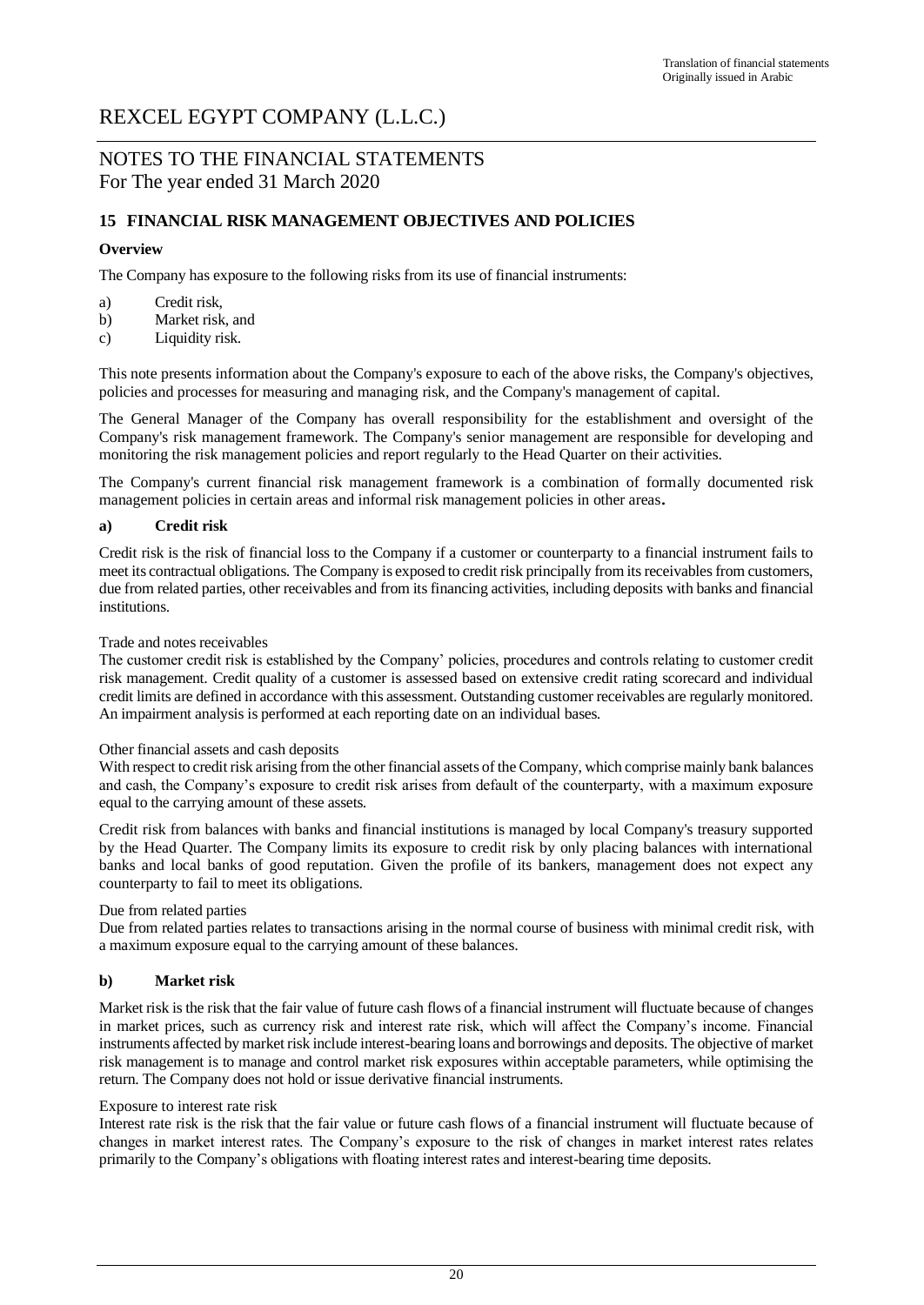# NOTES TO THE FINANCIAL STATEMENTS For The year ended 31 March 2020

## **15 FINANCIAL RISK MANAGEMENT OBJECTIVES AND POLICIES (CONTINUED)**

### **Exposure to foreign currency risk**

The following tables demonstrate the sensitivity to a reasonably possible change in USD exchange rates, with all other variables held constant. The impact on the Company's profit before tax is due to changes in the value of monetary assets and liabilities. The Company's exposure to foreign currency changes for all other currencies is not material.

|     |                   | 31 March 2020                                          |                   | 31 March 2019                            |  |
|-----|-------------------|--------------------------------------------------------|-------------------|------------------------------------------|--|
|     | Change in rate    | <b>Effect on</b><br>profit before<br>tax<br><b>EGP</b> | Change in rate    | Effect on<br>profit before<br>tax<br>EGP |  |
| USD | $+10%$<br>$-10\%$ | (34, 437)<br>34,437                                    | $+10%$<br>$-10\%$ | (119, 445)<br>119,445                    |  |

#### **c) Liquidity risk**

The cash flows, funding requirements and liquidity of the Company are monitored by local Company management supported by the headquarters The Company's objective is to maintain a balance between continuity of funding and flexibility using bank borrowings. The Company manages liquidity risk by maintaining adequate reserves and borrowing facilities, by continuously monitoring forecasted and actual cash flows and matching the maturity profiles of financial assets and liabilities.

The Company currently has sufficient cash on demand to meet expected operational expenses, including the servicing of financial obligations.

The table below summarises the maturity profile of the Company's financial liabilities based on contractual undiscounted payments.

#### **Financial liabilities**

|                                                 | Less than 3<br><b>Months</b> | 3 to 12<br>months | 1 to 5<br>years   | Over<br>5 years | <b>Total</b> |
|-------------------------------------------------|------------------------------|-------------------|-------------------|-----------------|--------------|
| As at 31 March 2020                             |                              |                   |                   |                 |              |
| Trade and other payables                        | 4,357                        |                   |                   |                 | 4,357        |
| Provision                                       |                              |                   | 162,399           |                 | 162,399      |
| Accrued expenses and other payables             |                              | 1,135,576         |                   | ۰               | 1,135,576    |
| Due to related parties                          |                              | 4,766,938         |                   | ۰               | 4,766,938    |
| <b>Total undiscounted financial liabilities</b> | 4,357                        | 564,564           | 5,500,349         |                 | 6,069,270    |
|                                                 | Less than 3<br>Months        | 3 to 12<br>Months | $1 \text{ to } 5$ | Over            | Total        |
| As at 31 March 2019                             |                              |                   | years             | 5 years         |              |
| Trade and other payables                        | 54,009                       |                   |                   |                 | 54,009       |
| Provision                                       |                              |                   | 162.399           |                 | 162,399      |
| Accrued expenses and other payables             | ۰                            | 1,020,343         |                   | -               | 1,020,343    |
| Due to related parties                          |                              | 5,897,993         |                   | -               | 5,897,993    |
| Total undiscounted financial liabilities        | 54,009                       | 633,170           | 6,447,565         |                 | 7,134,744    |